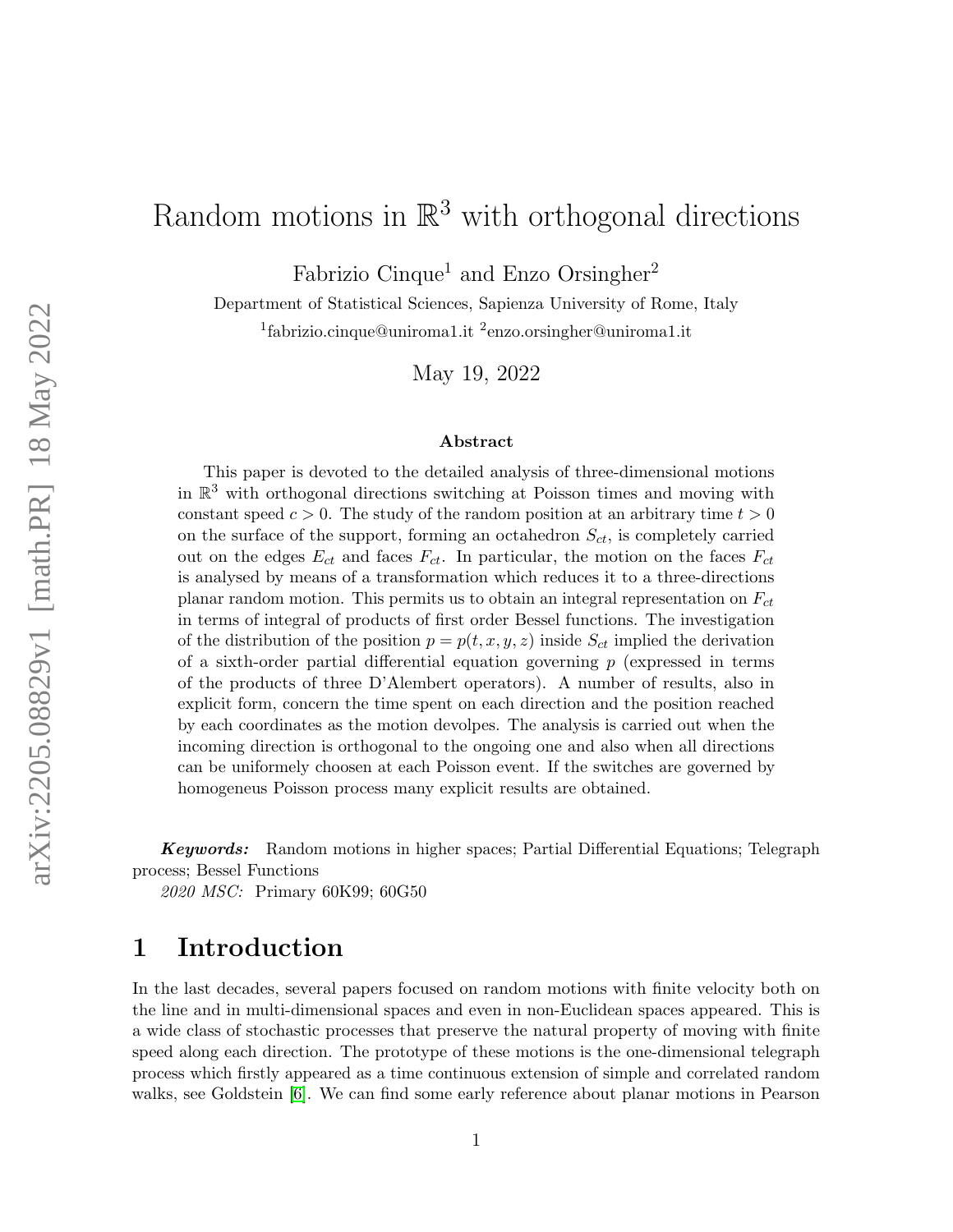#### [\[27\]](#page-25-0).

Later, the analysis of random motions in  $\mathbb{R}^2$  has been performed by many authors over the years. The case of minimal number of directions in  $\mathbb{R}^2$  (meaning with three directions) was explored by Orsingher [\[22\]](#page-25-1) and Di Crescenzo [\[5\]](#page-24-1) (with arbitrary random steps between successive switches). First general results in  $\mathbb{R}^d$  appeared in Samoilenko [\[30\]](#page-26-0) and further studies led to explicit results concerning minimal cyclic random motions, presented by Leorato et Al. [\[14\]](#page-25-2) and Lachal [\[13\]](#page-25-3), who provided also an integral formula for the transition density in the non-minimal case.

For planar motions, the m-th general equation governing the position of the motion with  $m \geq 3$  arbitrary directions was obtained by Kolesnik and Turbin [\[12\]](#page-25-4). Note that in the relationship between finite-velocity random motions and partial differential equations, in the one-dimensional case, is known since the first papers and it has been strongly used to derive several results, see for instance Brooks [\[1\]](#page-24-2) and Orsingher [\[20\]](#page-25-5). However, extracting probabilistic information by huge hyperbolic differential equations of higher order is extremely difficult. For this reasons, in the plane, two opposite assumptions proved to be fruitful, that is the case of an infinite number of directions (uniformly distributed) and the case of orthogonal directions. The first case was considered by Grosjean [\[8\]](#page-24-3), Stadje [\[34\]](#page-26-1) and Kolesnik and Orsingher [\[11\]](#page-25-6). Later, random motions taking velocities uniformly in the continuum spectrum of possible directions where evaluated in higher spaces, see Orsingher and De Gregorio [\[23\]](#page-25-7), Pogorui [\[28\]](#page-25-8) and Kolesnik [\[10\]](#page-25-9).

The case of orthogonal directions in  $\mathbb{R}^2$  was considered by Orsingher and Kolesnik [\[25\]](#page-25-10), Orsingher [\[21\]](#page-25-11) and recently by Orsingher et Al. [\[24\]](#page-25-12) in the case of cyclic movements, also in higher spaces, and in also non-homogeneous case by Cinque and Orsingher [\[4\]](#page-24-4).

We would like to mention that in the last decade, the study of random motions with finite velocity is spreading out in the physical literature as well. We want to recall the papers of Paoluzzi et al. [\[26\]](#page-25-13), Santra et al. [\[31\]](#page-26-2), Sevilla [\[32\]](#page-26-3) and Hartmann et al. [\[9\]](#page-25-14) concerning motion on the plane and Mori et al. [\[19\]](#page-25-15) about motion in higher order spaces.

At last, other remarkable works concern fractional versions of random motions, invastigated and recently reviewed by Masoliver and Lindenberg [\[17\]](#page-25-16), Masoliver [\[18\]](#page-25-17) and Shitikova [\[33\]](#page-26-4).

Note that the classification of orthogonal planar random motion is similar to that of motions in  $\mathbb{R}^3$ , i.e. an orthogonal standard motion describes the position of a particle that can uniformly choose only the directions orthogonal to the current one, an orthogonal completely uniform motion describes the movement of a particle that chooses the new direction uniformly among all the possible ones (including the previous one).

The object of this paper are random motions with orthogonal directions in  $\mathbb{R}^3$ . We study a stochastic vector process  $(X, Y, Z) = \{(X(t), Y(t), Z(t))\}_{t \geq 0}$  describing the position of a particle placed at  $(x, y, z) = (0, 0, 0)$  at time  $t = 0$  and which uniformly chooses one of the six possible directions,  $d_0 = (1, 0, 0), d_1 = (0, 1, 0), d_2 = (0, 0, 1), d_3 = (-1, 0, 0), d_4 =$  $(0, -1, 0), d_5 = (0, 0, -1)$ . The particle moves with constant velocity  $c > 0$  and its switches of direction are timed by a Poisson process with rate function  $\lambda : (0, +\infty) \longrightarrow (0, +\infty)$ . Here we consider the cases where

(1) Orthogonal Standard Motion (OSM): from the direction  $d_j$ , the particle can uniformly choose among the four directions orthogonal to  $d_i$  (i.e. those lying on the plane orthogonal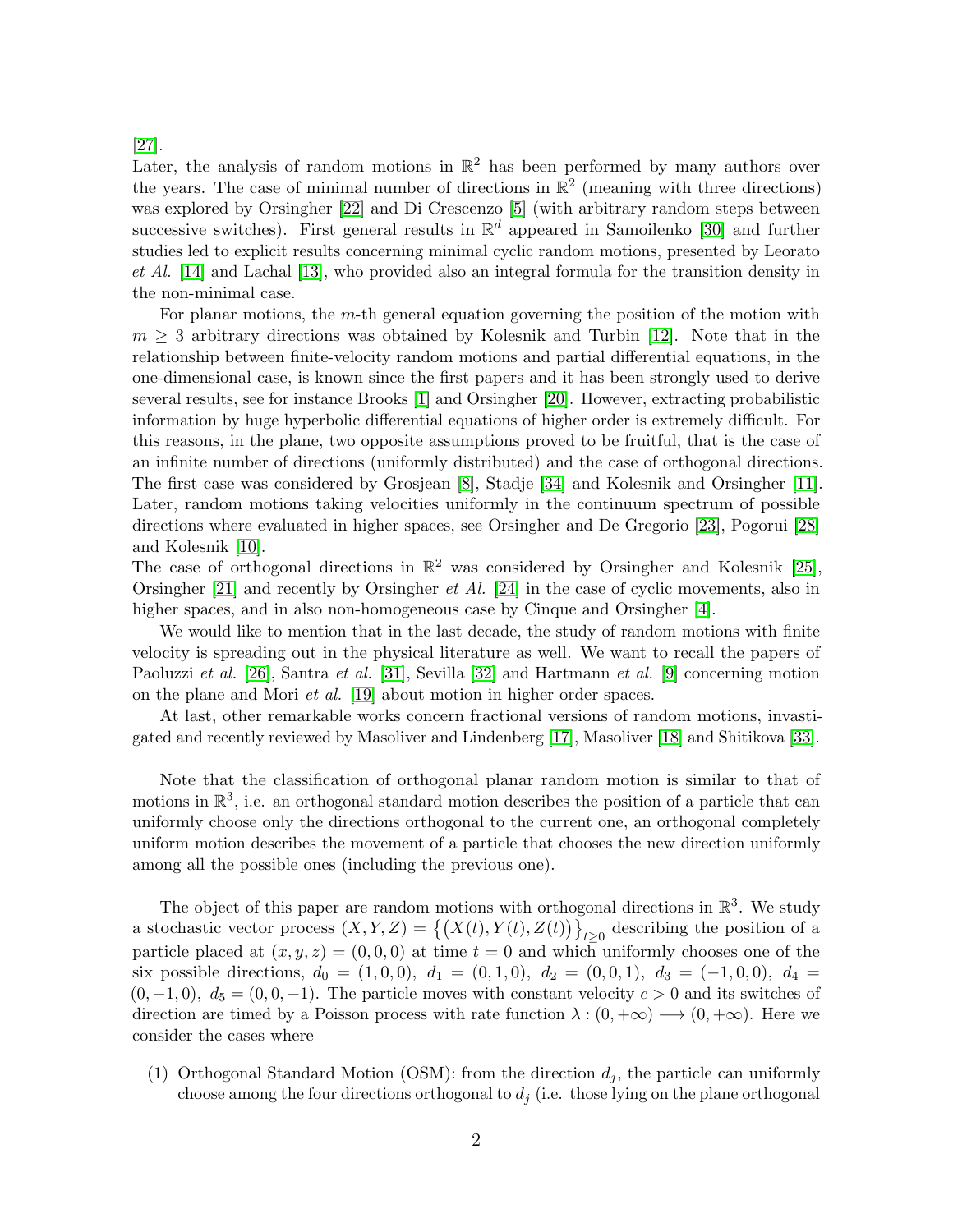to  $d_i$ ), for instance if the particle moves with  $d_1$  (y-axis), then it can choose among  $d_0, d_2, d_3$  and  $d_5$  (those lying on the x, z-plane).

(2) Orthogonal Uniform Motion (OUM): from the direction  $d_i$ , the particle can uniformly choose among all possible directions, including  $d_j$  and its reflected direction.

The above classification follows the criterion given in [\[4\]](#page-24-4) concerning orthogonal random motion on the plane, i.e. *standard* motion if the particle switches to one of the two orthogonal directions, *uniform* motion if the particle uniformly switches to one of the possible directions.

Note that, in light of Remark 3.4 of [\[4\]](#page-24-4), the orthogonal completely uniform motion is probabilistically related to a motion where, from direction  $d_i$ , the particle can uniformly choose among all possible directions except  $d_j$  itself. We call this Orthogonal Symmetrically Deviating Motion (OSDM). In detail, an OSDM with rate function  $\lambda$  is equal in distribution to an OUM with rate function  $6\lambda/5$ .

At time  $t > 0$ , the support of particle position is located inside the set

<span id="page-2-1"></span>
$$
S_{ct} = \{ (x, y, z) \in \mathbb{R}^3 \; : \; |x| + |y| + |z| \le ct \}. \tag{1.1}
$$

which represents an octahedron centered in the origin and with vertices placed on the coordinate axes, see Figure [1.](#page-2-0)



<span id="page-2-0"></span>Figure 1: Support of orthogonal random motions in  $\mathbb{R}^3$ .

Our work focuses on the study of the distribution of the position  $(X(t), Y(t), Z(t))$ inside the octahedron  $S_{ct}$  as well as on its surface, where the rate function is such that  $\Lambda(t) = \int_0^t \lambda(s) ds < \infty$ ,  $t > 0$ . If  $\Lambda(t) = \infty$  the distribution of the position of the moving particle is only inside  $S_{ct}$ .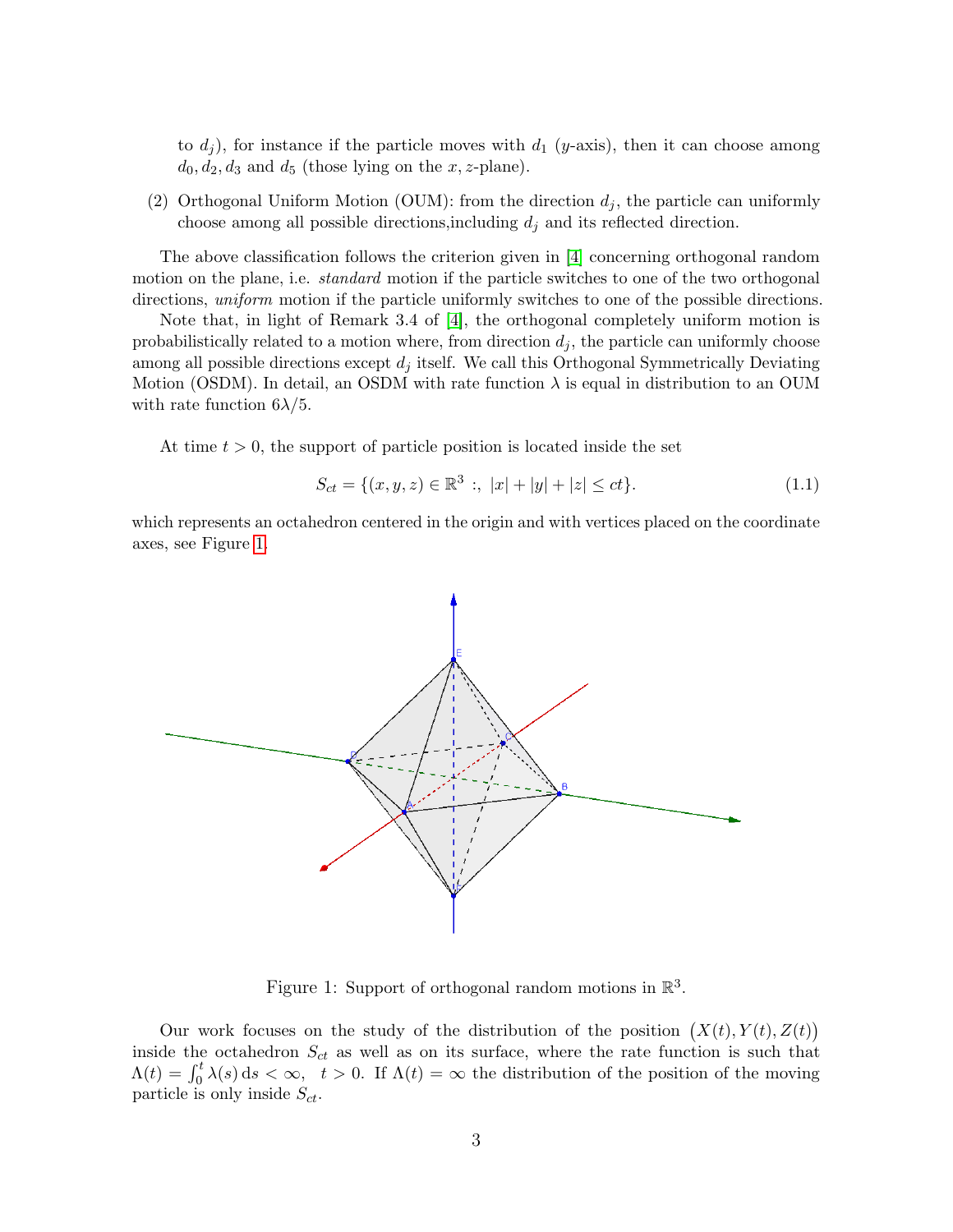

Figure 2: Sample paths of a minimal uniform random motion in  $\mathbb{R}^2$  with directions [\(2.1\)](#page-4-0).

We show that we can distinguish three main singularities, the vertices, the edges and the faces of the polyhedron. We prove that over the edges the distribution of the process reduces to the product of a specific probability mass and the distribution of a one-dimensional symmetric random motion with two velocities, which coincides with the well-known telegraph process in the case of a homogeneous Poisson process. This result can be better understood by also proving that the probability distribution, given that the particle has never left one of the three possible Cartesian planes, coincides with the distribution of an orthogonal planar random motion (whose version depends on the version of the three-dimensional motion) studied in detailed in [\[4\]](#page-24-4).

We also investigate the probability over the faces of the octahedron. In this case we show that its distribution is related to a planar random motion with three directions. In particular, thanks to previous works on planar motions, in particular [\[15\]](#page-25-18), we are able to provide an explicit probability density in the case of a constant rate function, for both OSM and OUM.

In the fourth section we study the marginal and joint distribution of the random times that the particle spends moving along each axis. We show that these processes are strongly related to particular cases of two and one-dimensional random motions with finite speed and we present the explicit distribution in the case of  $\lambda(t) = \lambda, t > 0$ .

In the last section is devote to the analysis of the absolutely continuous component of the motion, in particular we provide the governing equation and an integral representations for its transition probability density.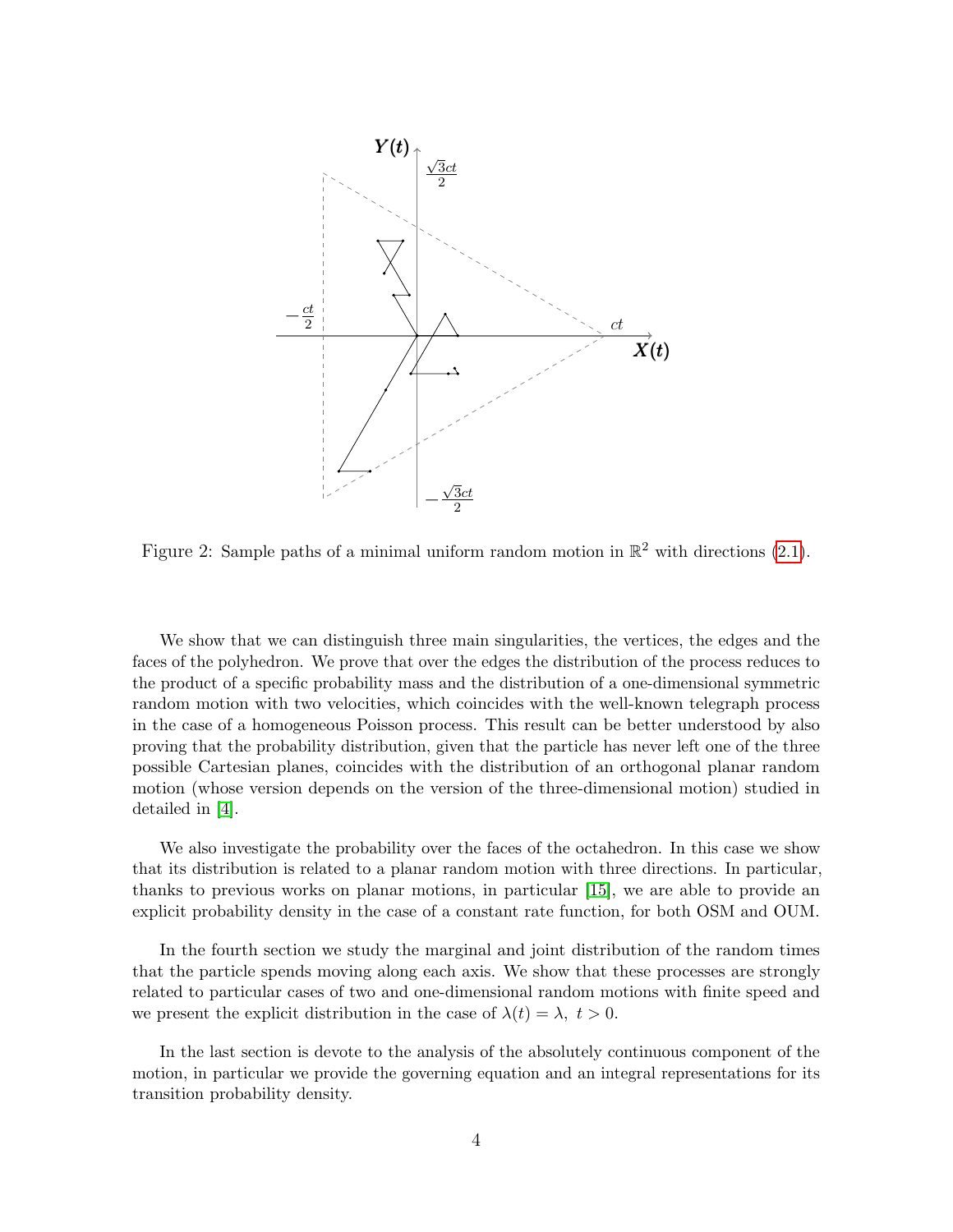## <span id="page-4-2"></span>2 Preliminaries on planar random motions

We start with some information on planar random motions with directions

<span id="page-4-1"></span><span id="page-4-0"></span>
$$
v_0 = (c, 0), v_1 = (-c/2, \sqrt{3}c/2), v_2 = (-c/2, -\sqrt{3}c/2)
$$
\n(2.1)

or equivalently  $v_i = (c \cos \frac{2i\pi}{3}, c \sin \frac{2i\pi}{3}), i = 0, 1, 2$ . At time  $t > 0$ , a particle moving with directions [\(2.1\)](#page-4-0) is located in the triangle  $T_{ct} = \{(x, y) \in \mathbb{R}^2 : -ct/2 \le x \le ct, (x - ct)/\sqrt{3} \le$  $y \leq (ct-x)/\sqrt{3}$  with probability one. Among the earliest works concerning these kind of motions we cite the papers by Di Crescenzo [\[5\]](#page-24-1) and Orsingher [\[22\]](#page-25-1). The paper by Leorato and Orsingher [\[15\]](#page-25-18) provides a complete analysis of this planar motion and the authors obtain the explicit form of the transition density of the process, by means of order statistics, in the case of a completely uniform motion, i.e. at every Poisson event the new direction is uniformly chosen among the three possible ones (see formula (2.10) of [\[15\]](#page-25-18)).

Let  $\{(X(t), Y(t))\}_{t\geq 0}$  be a completely uniform planar random motion with directions  $v_0, v_1, v_2$  whose changes of direction are governed by a homogeneous Poisson process with constant rate  $\lambda > 0$ , then for  $(x, y) \in T_{ct}$  (i.e. the absolutely continuous component of the distribution) we have that

$$
P\{X(t) \in dx, Y(t) \in dy\} = \frac{2e^{-\lambda t}}{\sqrt{3}} dx dy
$$
\n
$$
\times \sum_{n_0=0}^{\infty} \sum_{n_1=0}^{\infty} \sum_{n_2=0}^{\infty} \left(\frac{\lambda}{c}\right)^{n_0+n_1+n_2+2} \frac{(n_0+n_1+n_2+3)!}{3^{2(n_0+n_1+n_2)+4}} \frac{(ct-2x)^{n_0}(ct-x+\sqrt{3}y)^{n_1}(ct-x-\sqrt{3}y)^{n_2}}{n_0!(n_0+1)!n_1!(n_1+1)!n_2!(n_2+1)!}
$$
\n(2.2)

where we have suitably reordered the sums of formula  $(2.10)$  of  $[15]$  in the following way

$$
\sum_{k=2}^{\infty} \sum_{n_0=1}^{k-1} \sum_{n_1=1}^{k-n_0} a_{k,n_0,n_1} = \sum_{n_0=1}^{\infty} \sum_{k=n_0+1}^{\infty} \sum_{n_1=1}^{k-n_0} a_{k,n_0,n_1} = \sum_{n_0=1}^{\infty} \sum_{h=1}^{\infty} \sum_{n_1=1}^{h} a_{h+n_0,n_0,n_1}
$$

$$
= \sum_{n_0=1}^{\infty} \sum_{n_1=1}^{\infty} \sum_{h=n_1}^{\infty} a_{h+n_0,n_0,n_1} = \sum_{n_0=1}^{\infty} \sum_{n_1=1}^{\infty} \sum_{m_2=0}^{\infty} a_{m_2+n_0+n_1,n_0,n_1}
$$

$$
= \sum_{m_0=0}^{\infty} \sum_{m_1=0}^{\infty} \sum_{m_2=0}^{\infty} a_{m_0+m_1+m_2+2,m_0+1,m_1+1}.
$$

We establish an integral representation for the distribution [\(2.2\)](#page-4-1). Let  $z_0 = ct + 2x$ ,  $z_1 =$  $ct - x + \sqrt{3}y$ ,  $z_2 = ct - x - \sqrt{3}y$ , then

$$
P\{X(t) \in dx, Y(t) \in dy\}/(dx\,dy)
$$
  
=  $\frac{2e^{-\lambda t}}{\sqrt{3}} \sum_{n_0=0}^{\infty} \sum_{n_1=0}^{\infty} \sum_{n_2=0}^{\infty} \left(\frac{\lambda}{c}\right)^{n_0+n_1+n_2+2} \frac{z_0^{n_0} z_1^{n_1} z_2^{n_2}}{3^{2(n_0+n_1+n_2+2)}} \frac{(n_0+n_1+n_2+3)!}{n_0!(n_0+1)!\,n_1!(n_1+1)!\,n_2!(n_2+1)!}$   
=  $\frac{2e^{-\lambda t}}{\sqrt{3}} \left(\frac{\lambda}{3^2 c}\right)^2 \sum_{n_0=0}^{\infty} \left(\frac{\lambda z_0}{3^2 c}\right)^{n_0} \frac{1}{n_0!(n_0+1)!} \sum_{n_1=0}^{\infty} \left(\frac{\lambda z_1}{3^2 c}\right)^{n_1} \frac{1}{n_1!(n_1+1)!} \sum_{n_2=0}^{\infty} \left(\frac{\lambda z_2}{3^2 c}\right)^{n_2} \frac{1}{n_2!(n_2+1)!}$   
 $\times \int_0^{\infty} e^{-w} w^{n_0+n_1+n_2+3} dw$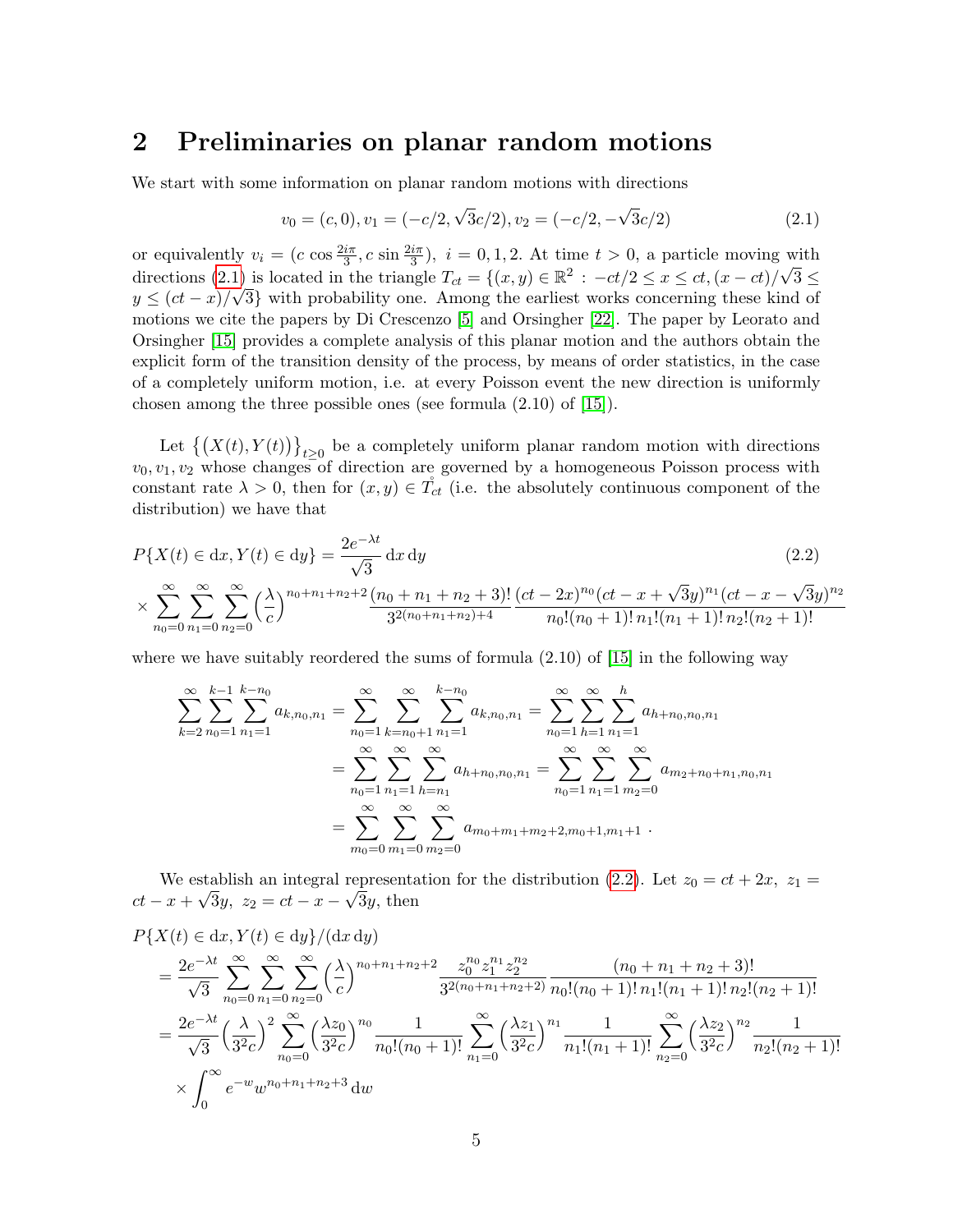$$
= \frac{2e^{-\lambda t}}{\sqrt{3}} \int_0^\infty e^{-w} w^{\frac{3}{2}} I_1\left(\frac{2}{3} \sqrt{\frac{\lambda z_0 w}{c}}\right) I_1\left(\frac{2}{3} \sqrt{\frac{\lambda z_1 w}{c}}\right) I_1\left(\frac{2}{3} \sqrt{\frac{\lambda z_2 w}{c}}\right) \frac{1}{3} \sqrt{\frac{\lambda}{c}} \frac{1}{\sqrt{z_0 z_1 z_2}} dw
$$
  

$$
= \frac{4e^{-\lambda t}}{3\sqrt{3}} \sqrt{\frac{\lambda}{c}} \frac{1}{\sqrt{z_0 z_1 z_2}} \int_0^\infty e^{-u^2} u^4 I_1\left(\frac{2u}{3} \sqrt{\frac{\lambda z_0}{c}}\right) I_1\left(\frac{2u}{3} \sqrt{\frac{\lambda z_1}{c}}\right) I_1\left(\frac{2u}{3} \sqrt{\frac{\lambda z_2}{c}}\right) du, \tag{2.3}
$$

where  $I_{\nu}(x) = \sum_{k=0}^{\infty} \left(\frac{x}{2}\right)$  $\frac{x}{2}^{2k+\nu} \frac{1}{k! \Gamma(k+1+\nu)}$  is the modified Bessel function of order  $\nu \in \mathbb{R}$ , with  $x \in \mathbb{R}$ .

Remark 2.1 (Non-homogeneous Poisson process). Note that for a completely uniform planar motion with velocities  $v_0, v_1, v_2$  whose changes of direction are governed by a non-homogeneous Poisson process with rate function  $\lambda \in C^2((0,\infty),(0,\infty))$  such that  $\Lambda(t) = \int_0^t \lambda(s) ds$  $\infty, t > 0$ , the transition density can be written as  $q(t, x, y) = q_0(t, x, y) + q_1(t, x, y) + q_2(t, x, y)$ , where  $q_i(t, x, y) dx dy = P{X(t) \in dx, Y(t) \in dy, D(t) = v_i}, i = 0, 1, 2$ , and which satisfy the following differential system

<span id="page-5-1"></span><span id="page-5-0"></span>
$$
\begin{cases}\n\frac{\partial q_0}{\partial t} = -c \frac{\partial q_0}{\partial x} + \frac{\lambda(t)}{3} (q_1 + q_2 - 2q_0),\n\frac{\partial q_1}{\partial t} = \frac{c}{2} \frac{\partial q_1}{\partial x} - \frac{\sqrt{3}c}{2} \frac{\partial q_1}{\partial y} + \frac{\lambda(t)}{3} (q_0 + q_2 - 2q_1),\n\frac{\partial q_2}{\partial t} = \frac{c}{2} \frac{\partial q_1}{\partial x} + \frac{\sqrt{3}c}{2} \frac{\partial q_1}{\partial y} + \frac{\lambda(t)}{3} (q_0 + q_1 - 2q_2),\n\end{cases} (2.4)
$$

subject to the conditions  $q_i \ge 0$  and  $\int \int_{Support(X(t),Y(t))} q(t,x,y) dx dy = \left(1 - e^{-\frac{\Lambda(t)}{3}}\right)^2$ . Clearly, if  $\Lambda(t) = \infty \ \forall t$ , the only change required is that the second member of the second boundary condition is equal to  $1 \forall t$ .

<span id="page-5-5"></span>Remark 2.2 (Symmetrically deviating motion). From the results concerning the uniform motion, we immediately obtain a complete picture of the symmetrically deviating version of the motion, i.e. when at every Poisson event the new direction is chosen uniformly among the possible directions excluding the current one. In fact, as explained in Remark 3.4 of [\[4\]](#page-24-4), the symmetrically deviating version with rate function  $\lambda$  is equal in distribution to the uniform version with rate function  $3\lambda/2$  (the system corresponding to [\(2.4\)](#page-5-0) is exactly the same with  $\lambda/2$  replacing  $\lambda/3$  and the boundary conditions are also suitably modified).

Remark 2.3 (One-dimensional telegraph process). In the same spirit of the above calculations leading to formula [\(2.3\)](#page-5-1) we can give an alternative form for the distribution of the absolutely continuous component of the one-dimensional symmetric telegraph process  $\{\mathcal{T}(t)\}_{t\geq 0}$ . We recall that, for  $|x| < ct$ ,

<span id="page-5-4"></span><span id="page-5-2"></span>
$$
P\{\mathcal{T}(t) \in dx\} / dx = \frac{e^{-\lambda t}}{2c} \left[ \lambda I_0 \left( \frac{\lambda}{c} \sqrt{c^2 t^2 - x^2} \right) + \frac{\partial}{\partial t} I_0 \left( \frac{\lambda}{c} \sqrt{c^2 t^2 - x^2} \right) \right].
$$
 (2.5)

We show that  $(2.5)$  can be written in the following alternative ways

$$
\frac{e^{-2\lambda t}}{2} \sum_{m=0}^{\infty} \sum_{n=0}^{\infty} \left(\frac{2\lambda}{c}\right)^{m+n+1} \frac{(ct-x)^m (ct+x)^n}{2^{2(m+n+1)}} \frac{(m+n+2)!}{m!(m+1)! \, n!(n+1)!} \tag{2.6}
$$

<span id="page-5-3"></span>
$$
=\frac{e^{-2\lambda t}}{\sqrt{(c^2t^2-x^2)}}\int_0^\infty e^{-w^2}w^3 I_1\left(w\sqrt{\frac{2\lambda}{c}(ct-x)}\right)I_1\left(w\sqrt{\frac{2\lambda}{c}(ct+x)}\right)dw.\tag{2.7}
$$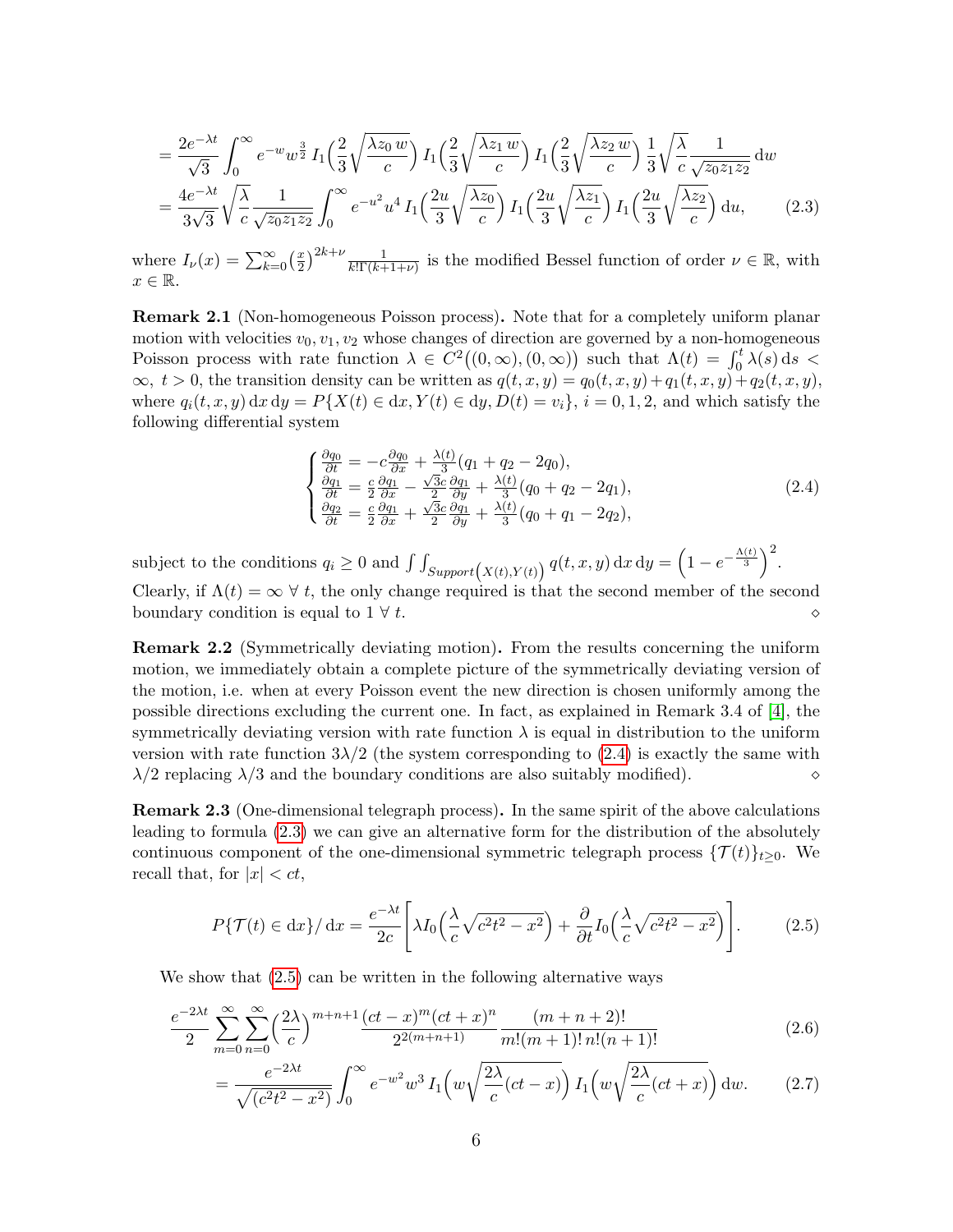The above equality follows by proceeding in the same way as in the derivation of formula [\(2.3\)](#page-5-1).

In order to prove the equality between [\(2.5\)](#page-5-2) and [\(2.7\)](#page-5-3), we recall that for  $\nu, w, A \in \mathbb{R}$ ,  $I_{\nu}(Aw)$ satisfies

<span id="page-6-0"></span>
$$
\frac{d^2 f}{dw^2} + \frac{1}{w} \frac{df}{dw} - \left(A^2 + \frac{\nu^2}{w^2}\right) f = 0 \text{ and } \frac{d}{dw} I_0(Aw) = A I_1(Aw).
$$
 (2.8)

We now consider the following relationship, with  $A, B$  being arbitrary real numbers,

$$
\int_0^\infty w^3 e^{-w^2} I_1(Aw) I_1(Bw) dw
$$
\n
$$
= \frac{1}{AB} \int_0^\infty e^{-w^2} w^3 \frac{\partial}{\partial w} I_0(Aw) \frac{\partial}{\partial w} I_0(Bw) dw
$$
\n
$$
= \frac{1}{AB} \Big[ -\frac{w^2 e^{-w^2}}{2} \frac{\partial}{\partial w} I_0(Aw) \frac{\partial}{\partial w} I_0(Bw) \Big]_0^\infty + \frac{1}{2AB} \int_0^\infty e^{-w^2} \Big( 2w \frac{\partial}{\partial w} I_0(Aw) \frac{\partial}{\partial w} I_0(Bw) + w^2 \frac{\partial^2}{\partial w^2} I_0(Aw) \frac{\partial}{\partial w} I_0(Bw) + w^2 \frac{\partial}{\partial w} I_0(Aw) \frac{\partial^2}{\partial w^2} I_0(Bw) \Big) dw
$$
\n
$$
= \frac{1}{2AB} \int_0^\infty w^2 e^{-w^2} \Big[ A^2 I_0(Aw) \frac{\partial}{\partial w} I_0(Bw) + B^2 \frac{\partial}{\partial w} I_0(Aw) I_0(Bw) \Big] dw
$$
\n
$$
= \frac{A^2 + B^2}{4} \int_0^\infty w e^{-w^2} I_1(Aw) I_1(Bw) dw + \frac{AB}{2} \int_0^\infty w e^{-w^2} I_0(Aw) I_0(Bw) dw \qquad (2.10)
$$

where in the second-last equality we used the Bessel equation in  $(2.8)$  and in the last equality we integrated by parts, used again [\(2.8\)](#page-6-0) and performed some simple algebra. By means of formula (6.633) of Gradshteyn-Ryzhik [\[7\]](#page-24-5) we obtain that, for  $\nu, A, B \in \mathbb{R}, \alpha > 0$ ,

<span id="page-6-1"></span>
$$
\int_0^\infty w e^{-\alpha w^2} I_\nu(Aw) I_\nu(Bw) \, \mathrm{d}w = \frac{e^{\frac{A^2 + B^2}{4\alpha}}}{2\alpha} I_\nu\left(\frac{AB}{2\alpha}\right). \tag{2.11}
$$

Thus, formula [\(2.10\)](#page-6-1) becomes

<span id="page-6-2"></span>
$$
\int_0^\infty w^3 e^{-w^2} I_1(Aw) I_1(Bw) \, dw = \frac{e^{\frac{A^2 + B^2}{4}}}{4} \left[ \frac{A^2 + B^2}{2} I_1\left(\frac{AB}{2}\right) + AB I_0\left(\frac{AB}{2}\right) \right]. \tag{2.12}
$$

By suitably applying [\(2.12\)](#page-6-2) to [\(2.7\)](#page-5-3) and by using the second relationship in [\(2.8\)](#page-6-0) once again, we obtain  $(2.5)$ .

It is well-known that a uniform motion with constant rate  $\lambda$  is equal in distribution to a classical motion with constant rate  $\lambda/2$  (this is also a particular case of the result stated in Remark 3.4 of [\[4\]](#page-24-4)). Now, formula [\(2.6\)](#page-5-4) can be obtained by studying a completely uniform telegraph process  $\{\mathcal{T}(t)\}_{t\geq 0}$ , i.e. when at every change of direction the particle can either switch or continue with the same velocity. In this case we can write, with  $|x| < ct$ ,

<span id="page-6-3"></span>
$$
P\{\mathcal{T}(t) \in dx\}
$$
\n
$$
= \sum_{k=1}^{\infty} \sum_{m=1}^{k} P\{N(t) = k\} P\{N_+(t) = m \mid N(t) = k\} P\{\mathcal{T}(t) \in dx \mid N_+(t) = m, N(t) = k\}
$$
\n(2.13)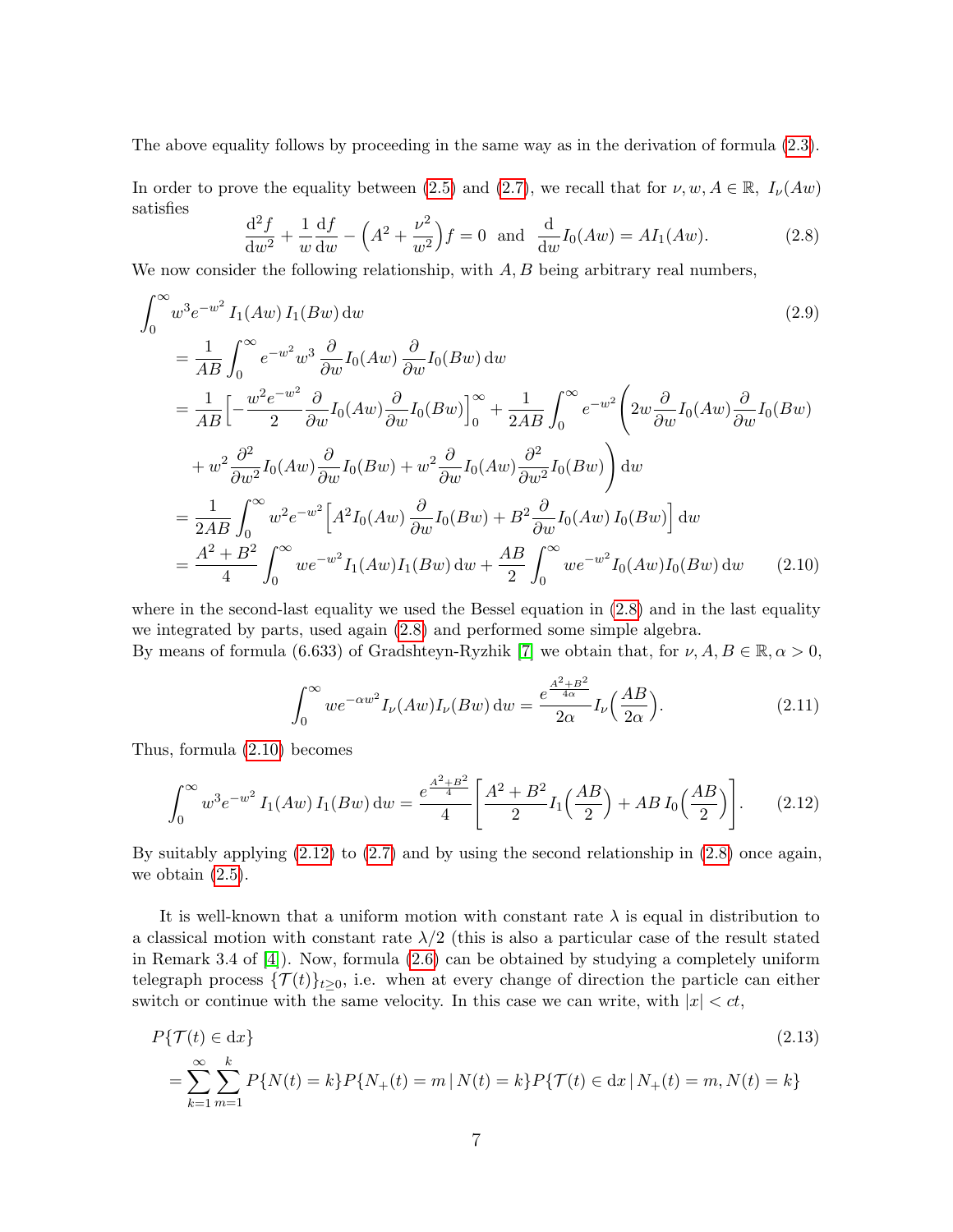where  $N_{+}(t)$  denotes the number of positive displacements performed in the time interval [0, t]. The middle factor is the probability mass of a  $Binomial(k + 1, 1/2)$  random variable. The third probability can be computed by means of several strategies, see [\[15\]](#page-25-18) for an equivalent two dimensional case, and for  $|x| < ct$ ,  $1 \le m \le k$ , it reads

$$
P\{\mathcal{T}(t) \in \mathrm{d}x \,|\, N_+(t) = m, N(t) = k\} = \frac{k!}{(m-1)!(k-m)!} \frac{(ct-x)^{m-1}(ct+x)^{k-m}}{(2ct)^k} \,\mathrm{d}x. \tag{2.14}
$$

The probability [\(2.13\)](#page-6-3), with rate  $2\lambda$ , easily leads to [\(2.6\)](#page-5-4).

## 3 Orthogonal motions in  $\mathbb{R}^3$ : distributions on the singular components

Let  $(X, Y, Z) = \{(X(t), Y(t), Z(t))\}_{t \geq 0}$  be an orthogonal random motion in  $\mathbb{R}^3$ . We have already explained that at time  $t > 0$  the position of the particle, described by the stochastic vector process  $(X(t), Y(t), Z(t))$ , is in the set  $S_{ct}$ , given in formula [\(1.1\)](#page-2-1), see Figure [1.](#page-2-0) In the case of a rate function  $\lambda : (0, +\infty) \longrightarrow (0, +\infty)$  such that  $\Lambda(t) = \int_0^\infty \lambda(s) ds < \infty, t > 0$ , we must distinguish among three main singularities which compose the surface  $\partial S_{ct}$  of the octahedron  $S_{ct}$ :

- the (six) vertices,  $V_{ct} = \{(\pm ct, 0, 0), (0, \pm ct, 0), (0, 0, \pm ct)\}\.$  The particle lies in  $V_{ct}$  if it takes only one direction in the time interval  $[0, t]$ ;
- the (twelve) edges,  $\mathring{E}_{ct} = E_{ct} \setminus V_{ct} = \{(x, y, z) \in \mathbb{R}^3 : |x| + |z| = ct \text{ or } |x| + |y| =$ ct or  $|y| + |z| = ct$   $\setminus V_{ct}$ . The particle lies in  $\mathring{E}_{ct}$  if it takes only two directions in the time interval  $[0, t]$ ;
- <span id="page-7-2"></span>• the (eight) faces,  $\mathring{F}_{ct} = F_{ct} \setminus E_{ct} = \{(x, y, z) \in \mathbb{R}^3 : |x| + |y| + |z| = ct\} \setminus E_{ct}$ . The particle lies in  $\mathring{F}_{ct}$  if it takes only three directions in the time interval  $[0, t]$ .

Note that  $F_{ct} = \partial S_{ct}$ .

Below we list the probability masses of all these singularities for both the orthogonal standard motion (OSM) and the orthogonal uniform motion (OUM).

Let  $\{(X(t), Y(t), Z(t))\}_{t\geq 0}$  be an OSM with rate function  $\lambda$  such that  $\Lambda(t) = \int_0^\infty \lambda(s) ds$  $\infty$  ∀ t. We have that

$$
P\{(X(t), Y(t), Z(t)) \in V_{ct}\} = P\{N(t) = 0\} = e^{-\Lambda(t)},
$$
\n(3.1)

<span id="page-7-1"></span>
$$
P\{(X(t), Y(t), Z(t)) \in \mathring{E}_{ct}\} = \sum_{n=1}^{\infty} P\{N(t) = n\} \left(\frac{1}{4}\right)^{n-1} = 4\left(e^{-\frac{3\Lambda(t)}{4}} - e^{-\Lambda(t)}\right),\tag{3.2}
$$

<span id="page-7-0"></span>
$$
P\{(X(t), Y(t), Z(t)) \in \mathring{F}_{ct}\} = \sum_{n=2}^{\infty} P\{N(t) = n\} \sum_{k=0}^{n-2} \left(\frac{1}{4}\right)^k \frac{2}{4} \left(\frac{2}{4}\right)^{n-k-2} = 4\left(e^{-\frac{\Lambda(t)}{2}} - e^{-\frac{\Lambda(t)}{4}}\right)^2.
$$
\n(3.3)

The probability [\(3.3\)](#page-7-0) requires some considerations. The explicit formula takes into account that the particle must move with three different directions only. In the first two displacements two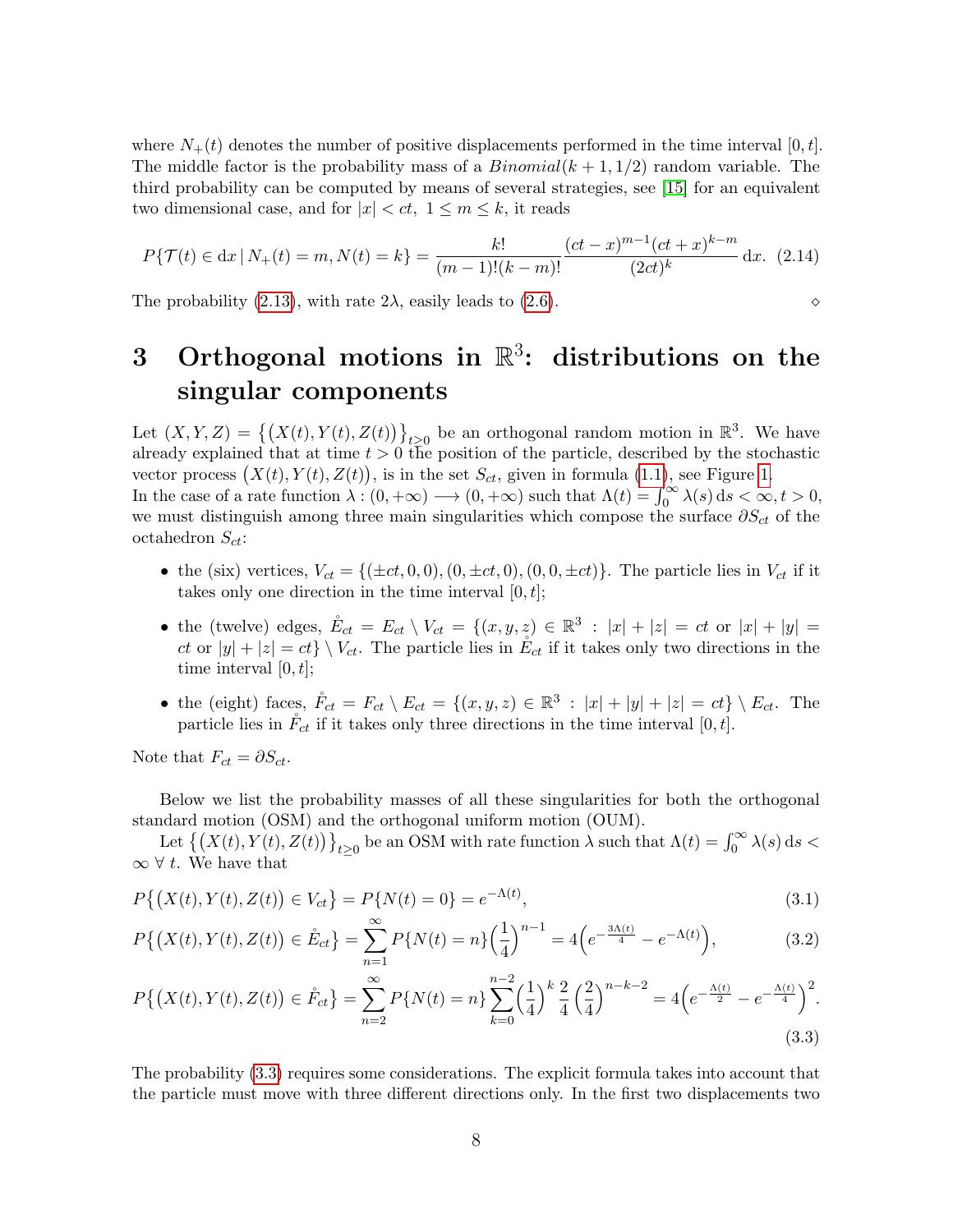different directions are selected. Then, the particle keeps on alternating these two directions k times and then it changes into one of the two possible directions concerning the "third dimension". It continues alternating these three selected directions for the remaining switches, meaning that each time it can choose between two directions out of four.

Let  $\{(X(t), Y(t), Z(t))\}_{t\geq 0}$  be an OUM with rate function  $\lambda$  as above.

$$
P\{(X(t), Y(t), Z(t)) \in V_{ct}\} = 6\sum_{n=0}^{\infty} P\{N(t) = n\} \left(\frac{1}{6}\right)^{n+1} = e^{-\frac{5\Lambda(t)}{6}},\tag{3.4}
$$

$$
P\{(X(t), Y(t), Z(t)) \in \mathring{E}_{ct}\} = 12 \sum_{n=1}^{\infty} P\{N(t) = n\} \sum_{k=1}^{n} {n+1 \choose k} \left(\frac{1}{6}\right)^k \left(\frac{1}{6}\right)^{n+1-k}
$$

$$
= 4\left(e^{-\frac{2\Lambda(t)}{3}} - e^{-\frac{5\Lambda(t)}{6}}\right),\tag{3.5}
$$

$$
P\{(X(t), Y(t), Z(t)) \in \mathring{F}_{ct}\} = 8 \sum_{n=2}^{\infty} P\{N(t) = n\} \sum_{\substack{k_1, k_2, k_3 = 1, \\ k_1 + k_2 + k_3 = n + 1}}^{n-1} {n+1 \choose k_1, k_2, k_3} \left(\frac{1}{6}\right)^{k_1} \left(\frac{1}{6}\right)^{k_2} \left(\frac{1}{6}\right)^{k_3}
$$

$$
= 4\left(e^{-\frac{\Lambda(t)}{2}} - 2e^{-\frac{2\Lambda(t)}{3}} + e^{-\frac{5\Lambda(t)}{6}}\right).
$$
(3.6)

All these probabilities are computed by multiplying the probability of reaching a precise singularity (vertex, edge, face) and their number (6 vertices, 12 edges, 8 faces).

#### 3.1 Distribution on the edges of the support

The particle reaches the edge if it chooses only two directions up to time  $t$ . For example, if we consider the directions  $d_0$  and  $d_1$  only, the particle is located on the edge

<span id="page-8-0"></span>
$$
E_{ct}^{(z)} = \{(x, y, z) \in \mathbb{R}^3 : x + y = ct, z = 0\}.
$$
 (3.7)

Here, we study the distribution of the particle lying on the edge  $E_{ct}^{(z)}$ .

The choice of a precise edge is non-restrictive because of symmetry properties of both the OSM and the OUM. In particular, it is important to observe that the probability (density) of being at time  $t > 0$  in a point  $(x, y, z) \in S_{ct}$  is equal to the probability (density) of being at time t in any point of kind  $(\pm x, \pm y, \pm z)$ . This symmetry property permits us to focus our analysis, here and in the forthcoming sections, on the portion of the support concerning non-negative coordinates, that is  $S_{ct} \cap \{(x, y, z \in \mathbb{R}^3 : x, y, z \ge 0)\}.$ 

We want to evaluate the probability density in an arbitrary point of  $\mathring{E}_{ct}^{(z)}$ , that is  $P\{X(t) \in$  $dx, X(t) + Y(t) = ct, Z(t) = 0$  with  $x \in (0, ct)$ . Instead of focusing on this probability, it is convenient to study the following one, for  $|v| < ct$ ,

$$
p(t, v) dv = P\{X(t) - Y(t) \in dv, X(t) + Y(t) = ct, Z(t) = 0\}
$$
\n
$$
= P\{X(t) - Y(t) \in dv, X(t) + Y(t) = ct, Z(s) = 0 \text{ for } s \in [0, t]\}.
$$
\n(3.8)

Let  $(X, Y, Z)$  be a OSM. The particle alternates the directions  $d_0$  and  $d_1$  in the time interval  $[0, t]$  in order to be at time t on  $\mathring{E}_{ct}^{(z)}$ . We consider the densities  $f_i(t, v) dv = P\{X(t) - Y(t) \in$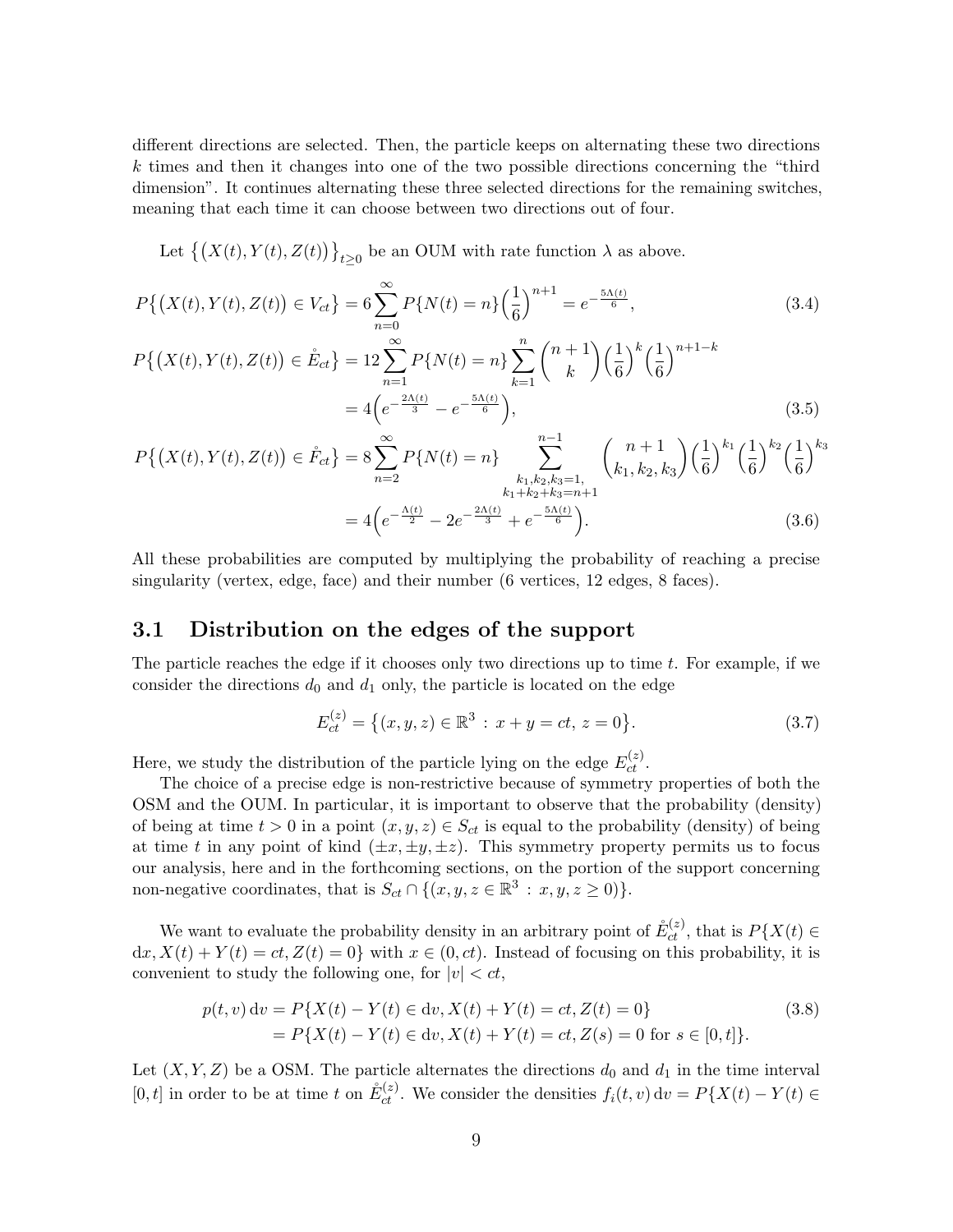$dv, X(t) + Y(t) = ct, Z(t) = 0, D(t) = d_i$ ,  $i = 0, 1$ , then  $p(t, v) = f_0(t, v) + f_1(t, v)$ . The functions  $f_i$  satisfy

<span id="page-9-2"></span>
$$
\begin{cases}\nf_0(t + dt, v) = f_0(t, v - c \, dt)(1 - \lambda(t) \, dt) + f_1(t, v + c \, dt) \frac{\lambda(t) \, dt}{4} + o(dt), \\
f_1(t + dt, v) = f_1(t, v + c \, dt)(1 - \lambda(t) \, dt) + f_0(t, v - c \, dt) \frac{\lambda(t) \, dt}{4} + o(dt),\n\end{cases} \tag{3.9}
$$

and in differential form

$$
\begin{cases}\n\frac{\partial f_0}{\partial t} = -c \frac{\partial f_0}{\partial v} + \frac{\lambda(t)}{4} (f_1 - 4f_0),\\ \n\frac{\partial f_1}{\partial t} = c \frac{\partial f_1}{\partial v} + \frac{\lambda(t)}{4} (f_0 - 4f_1).\n\end{cases} \tag{3.10}
$$

By considering the usual transformation  $p = f_0 + f_1$  and  $w = f_0 - f_1$  and performing some calculation we easily extract the second-order differential problem

<span id="page-9-1"></span>
$$
\begin{cases} \frac{\partial^2 p}{\partial t^2} + 2\lambda(t) \frac{\partial p}{\partial t} + \frac{3}{4} \left( \lambda'(t) + \frac{5}{4} \lambda(t)^2 \right) p = c^2 \frac{\partial^2 p}{\partial v^2}, \\ p(t, v) \ge 0, \quad \int_{-ct}^{ct} p(t, v) dv = \frac{1}{3} \left( e^{-3\Lambda(t)/4} - e^{-\Lambda(t)} \right). \end{cases} \tag{3.11}
$$

The third relationship easily follows from probability [\(3.2\)](#page-7-1) and by keeping in mind that the octahedron has twelve edges.

We note that

<span id="page-9-0"></span>
$$
P\{Z(s) = 0, \ s \in [0, t]\} = \frac{4}{6} \sum_{n=0}^{\infty} P\{N(t) = n\} \left(\frac{2}{4}\right)^n = \frac{2}{3} e^{-\frac{\Lambda(t)}{2}}.
$$
 (3.12)

In light of [\(3.12\)](#page-9-0), we consider  $p(t, v) = 2e^{-\Lambda(t)/2}/3$   $q(t, v)$ , where q can be interpreted as the conditional probability measure given  $Z(s) = 0$  for  $s \in [0, t]$ , meaning that the particle moves on the plane  $x, y$  in the time interval [0, t]. The system  $(3.11)$  becomes

$$
\begin{cases} \frac{\partial^2 q}{\partial t^2} + \lambda(t) \frac{\partial q}{\partial t} + \frac{1}{4} (\lambda'(t) + \frac{3}{4} \lambda(t)^2) q = c^2 \frac{\partial^2 q}{\partial v^2}, \\ q(t, v) \ge 0, \quad \int_{-ct}^{ct} q(t, v) dv = \frac{1}{2} (e^{-\Lambda(t)/4} - e^{-\Lambda(t)/2}), \end{cases} (3.13)
$$

which coincides with problem (2.12) of [\[4\]](#page-24-4) with  $\lambda(t)/2$  instead of  $\lambda(t)$ . Therefore, the distribution on the edges of an OSM, with respect to the probability measure conditioned on  $\{Z(s) =$  $0, s \in [0, t]$ , is equal to the distribution on the edges of an orthogonal standard planar random motion with rate function  $\lambda(t)/2$ ,  $t > 0$ . This implies that q can be expressed as the product of the probability that a particle with standard orthogonal movements on the plane reaches the edge,  $e^{-\Lambda(t)/4}/2$ , and the density of a one-dimensional symmetric telegraph process with rate function  $\lambda(t)/4, t > 0$ .

For  $\lambda(t) = \lambda > 0 \ \forall \ t$ , distribution [\(3.8\)](#page-8-0) reads

$$
p(t,v) = \frac{e^{-\lambda t}}{6c} \left[ \frac{\lambda}{4} I_0 \left( \frac{\lambda}{4c} \sqrt{c^2 t^2 - v^2} \right) + \frac{\partial}{\partial t} I_0 \left( \frac{\lambda}{4c} \sqrt{c^2 t^2 - v^2} \right) \right].
$$

The above result, suitably adapted, holds in the case of an OUM as well. In this case we must keep in mind that

$$
P\{Z(s) = 0, \ s \in [0, t]\} = \frac{4}{6} \sum_{n=0}^{\infty} P\{N(t) = n\} \left(\frac{4}{6}\right)^n = \frac{2}{3} e^{-\frac{\Lambda(t)}{3}}.
$$
 (3.14)

For both versions of the three-dimensional motion, we can obtain an even stronger result which connects the orthogonal motions in  $\mathbb{R}^2$  and in  $\mathbb{R}^3$ .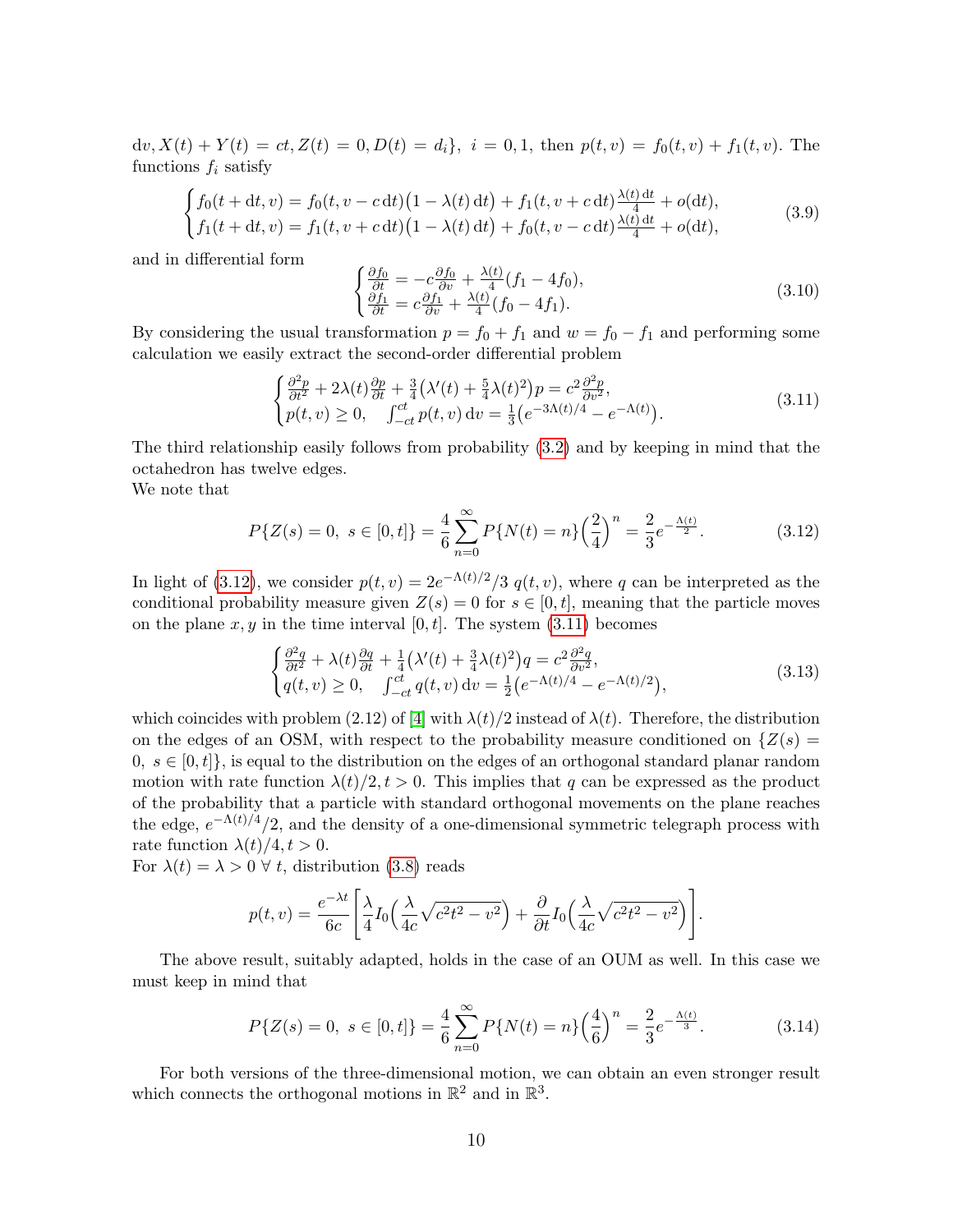<span id="page-10-0"></span>**Theorem 3.1.** Let  $(X, Y, Z) = \{(X(t), Y(t), Z(t))\}_{t \geq 0}$  an orthogonal random motion in  $\mathbb{R}^3$  with rate function  $\lambda \in C^2((0,\infty), (0,\infty))$  such that  $\Lambda(t) = \int_0^t \lambda(s) ds < \infty, t > 0$ . Let  $P_{xy}(\cdot) = P\{\cdot | Z(s) = 0, s \in [0, t] \}$  be a conditional probability measure.

- (i) If  $(X, Y, Z)$  is an OSM, then, with respect to  $P_{xy}$  it is an orthogonal standard motion on the  $(x, y)$ -plane with rate function  $\lambda/2$ ;
- (ii) if  $(X, Y, Z)$  is an OUM, then, with respect to  $P_{xy}$  it is an orthogonal uniform motion on the  $(x, y)$ -plane with rate function  $\lambda/2$ .

We recall that in [\[4\]](#page-24-4) the authors proved that an orthogonal standard planar stochastic motion  $\{(X(t), Y(t))\}_{t\geq 0}$  with rate function  $\lambda \in C^2((0, \infty), (0, \infty))$  can be expressed as

<span id="page-10-3"></span>
$$
\begin{cases}\nX(t) = U(t) + V(t), \\
Y(t) = U(t) - V(t),\n\end{cases}
$$
\n(3.15)

where  $U$  and  $V$  are two independent one-dimensional telegraph processes with rate function  $\lambda/2$  and velocity  $c/2$ .

Clearly, Theorem [3.1](#page-10-0) equivalently holds if we consider that the motion develops on the  $(x, z)$ -plane or the  $(y, z)$ -plane for the time interval  $[0, t]$ .

*Proof.* First of all we observe that the particle lies on the  $(x, y)$ -plane if it moves with the directions  $d_0, d_1, d_3$  and  $d_4$  only.

We consider the case (*i*). Let  $Q_{ct} = \{(x, y, z) \in \mathbb{R}^3 : |x| + |y| \le ct, z = 0\}$  the support of the position of the particle with respect to  $P_{xy}$ .

The probability concerning the vertices of  $Q_{ct}$  easily follows by taking into account [\(3.1\)](#page-7-2) and [\(3.12\)](#page-9-0). We proved above the result regarding the density on the edges.

We have to study the probability density inside the square  $Q_{ct}$ , that is, for  $(x, y, z = 0) \in \mathring{Q}_{ct}$ ,  $p(t, x, y) dx dy = P\{X(t) \in dx, Y(t) \in dy, Z(s) = 0 \text{ for } s \in [0, t]\}.$  Let  $f_i(t, x, y) dx dy =$  $P{X(t) \in dx, Y(t) \in dy, Z(s) = 0 \text{ for } s \in [0, t], D(t) = d_i}, i = 0, 1, 3, 4.$  Clearly  $p(t, x, y) =$  $\sum_{i\in\{0,1,3,4\}} f_i(t,x,y)$  and it is easy to show that the probabilities  $f_i$  satisfy the differential system

<span id="page-10-2"></span>
$$
\begin{cases}\n\frac{\partial f_0}{\partial t} = -c \frac{\partial f_0}{\partial x} + \frac{\lambda(t)}{4} (f_1 + f_4 - 4f_0), & \frac{\partial f_3}{\partial t} = c \frac{\partial f_3}{\partial x} + \frac{\lambda(t)}{4} (f_1 + f_4 - 4f_3), \\
\frac{\partial f_1}{\partial t} = -c \frac{\partial f_1}{\partial y} + \frac{\lambda(t)}{4} (f_0 + f_3 - 4f_1), & \frac{\partial f_4}{\partial t} = c \frac{\partial f_4}{\partial y} + \frac{\lambda(t)}{4} (f_0 + f_3 - 4f_4),\n\end{cases} (3.16)
$$

subject to  $f_i(t, x, y) \geq 0 \ \forall i$  and (keep in mind [\(3.12\)](#page-9-0), [\(3.1\)](#page-7-2) and [\(3.2\)](#page-7-1))

$$
\int \int_{Q_{ct}} p(t, x, y) dx dy = \frac{2}{3} e^{-\frac{\Lambda(t)}{2}} - \left(\frac{2}{3} e^{-\Lambda(t)} + \frac{4}{12} 4\left(e^{-\frac{3\Lambda(t)}{4}} - e^{-\Lambda(t)}\right)\right)
$$

$$
= \frac{2}{3} e^{-\frac{\Lambda(t)}{2}} \left(1 - e^{-\frac{\Lambda(t)}{4}}\right)^2.
$$
(3.17)

In light of [\(3.17\)](#page-10-1) we set  $f_i(t, x, y) = \frac{2}{3}e^{-\frac{\Lambda(t)}{2}}q_i(t, x, y), i = 0, 1, 3, 4$ , and  $q(t, x, y) = \sum_{i \in \{0, 1, 3, 4\}} q_i(t, x, y)$ . Now, with [\(3.12\)](#page-9-0) at hand, we have that

<span id="page-10-1"></span>
$$
P\{X(t) \in dx, Y(t) \in dy \,|\, Z(s) = 0 \text{ for } s \in [0, t]\} = q(t, x, y) \,dx \,dy.
$$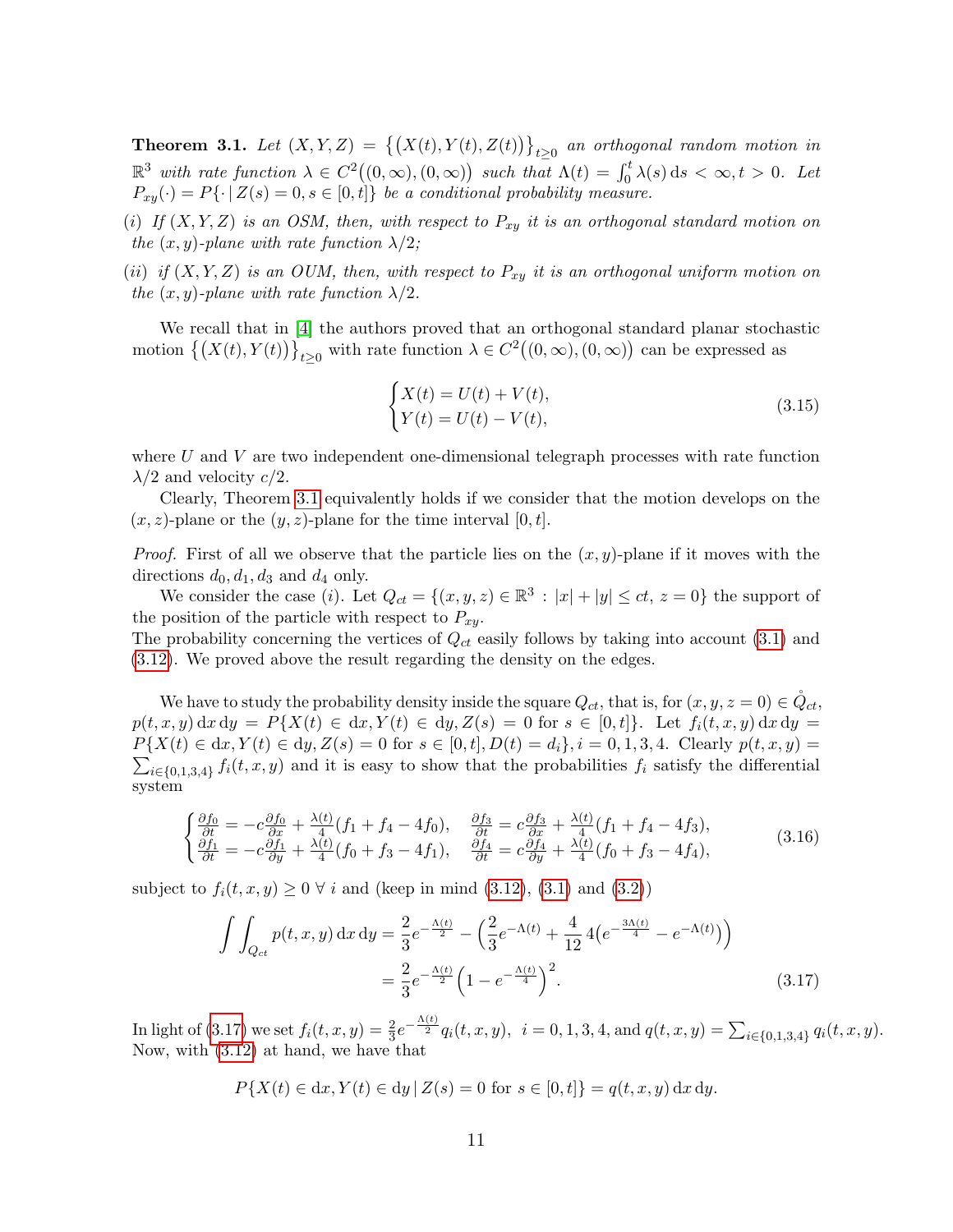The differential problem  $(3.16)$  with respect to functions  $q_i$  reads

<span id="page-11-0"></span>
$$
\begin{cases}\n\frac{\partial q_{0}}{\partial t} = -c \frac{\partial q_{0}}{\partial x} + \frac{\lambda(t)}{4} (q_{1} + q_{4} - 2q_{0}), \\
\frac{\partial q_{1}}{\partial t} = -c \frac{\partial q_{1}}{\partial y} + \frac{\lambda(t)}{4} (q_{0} + q_{3} - 2q_{1}), \\
\frac{\partial q_{3}}{\partial t} = c \frac{\partial q_{3}}{\partial x} + \frac{\lambda(t)}{4} (q_{1} + q_{4} - 2q_{3}), \\
\frac{\partial q_{4}}{\partial t} = c \frac{\partial q_{4}}{\partial y} + \frac{\lambda(t)}{4} (q_{0} + q_{3} - 2q_{4}),\n\end{cases} \quad \text{s.t.} \quad \int \int_{Q_{ct}} q(t, x, y) dx dy = \left(1 - e^{-\frac{\Lambda(t)}{4}}\right)^{2}. \quad (3.18)
$$

The problem [\(3.18\)](#page-11-0) coincides with the problem related to the derivation of the distribution of an orthogonal standard planar random motion with rate function  $\lambda/2$  (see (2.3),(2.10) of [\[4\]](#page-24-4)). This concludes the proof of (i).

The proof of  $(ii)$ , concerning the OUM, works in the same manner.

Thanks to Theorem [3.1](#page-10-0) and the results of [\[4\]](#page-24-4) (Remark 2.4 and Theorem 2.2), we easily obtain the explicit probabilities for some particular rate functions. For instance, if  $\lambda(t) = \lambda \,\forall\, t$ and an OSM, we have that, for  $|v| < ct$ ,

$$
P\{X(t) - Y(t) \in dv, X(t) + Y(t) = ct, Z(t) = 0\} / dv
$$
  
= 
$$
\frac{e^{-\lambda t}}{6c} \left[ \frac{\lambda}{4} I_0 \left( \frac{\lambda}{4c} \sqrt{c^2 t^2 - v^2} \right) + \frac{\partial}{\partial t} I_0 \left( \frac{\lambda}{4c} \sqrt{c^2 t^2 - v^2} \right) \right],
$$

and x, y such that  $|x| + |y| < ct$  (see also [\(3.15\)](#page-10-3)),

$$
P\{X(t) \in dx, Y(t) \in dy, Z(s) = 0 \text{ for } s \in [0, t]\}/(\mathrm{d}x \,\mathrm{d}y)
$$
  
= 
$$
\frac{e^{-\lambda t}}{3c} \left[ \frac{\lambda}{4} I_0 \left( \frac{\lambda}{8c} \sqrt{c^2 t^2 - (x+y)^2} \right) + \frac{\partial}{\partial t} I_0 \left( \frac{\lambda}{8c} \sqrt{c^2 t^2 - (x+y)^2} \right) \right]
$$
  

$$
\times \left[ \frac{\lambda}{4} I_0 \left( \frac{\lambda}{8c} \sqrt{c^2 t^2 - (x-y)^2} \right) + \frac{\partial}{\partial t} I_0 \left( \frac{\lambda}{8c} \sqrt{c^2 t^2 - (x-y)^2} \right) \right].
$$

#### <span id="page-11-1"></span>3.2 Distribution on the faces of the octahedron

We are now interested in studying the distribution of the motion within a face of the octahedron  $S_{ct}$ . Without any loss of generality, let us consider the face

$$
F_{ct}^{+} = \{(x, y, z) \in \mathbb{R}^{3} : x, y, z \ge 0, x + y + z = ct\}.
$$
 (3.19)

At time  $t > 0$  the particle lies on the face  $F_{ct}^+$  if it moved alternating the directions  $d_0, d_1$  and  $d_2$  only. In particular, it is located inside the face if and only if at least one displacement with each of these three directions has been performed. The main object of this section is the derivation of the probability density

$$
p(t, x, y) dx dy = P\{X(t) \in dx, Y(t) \in dy, X(t) + Y(t) + Z(t) = ct\},
$$
\n(3.20)

for  $(x, y, ct - x - y) \in \mathring{F}_{ct}^+$ .

 $\Box$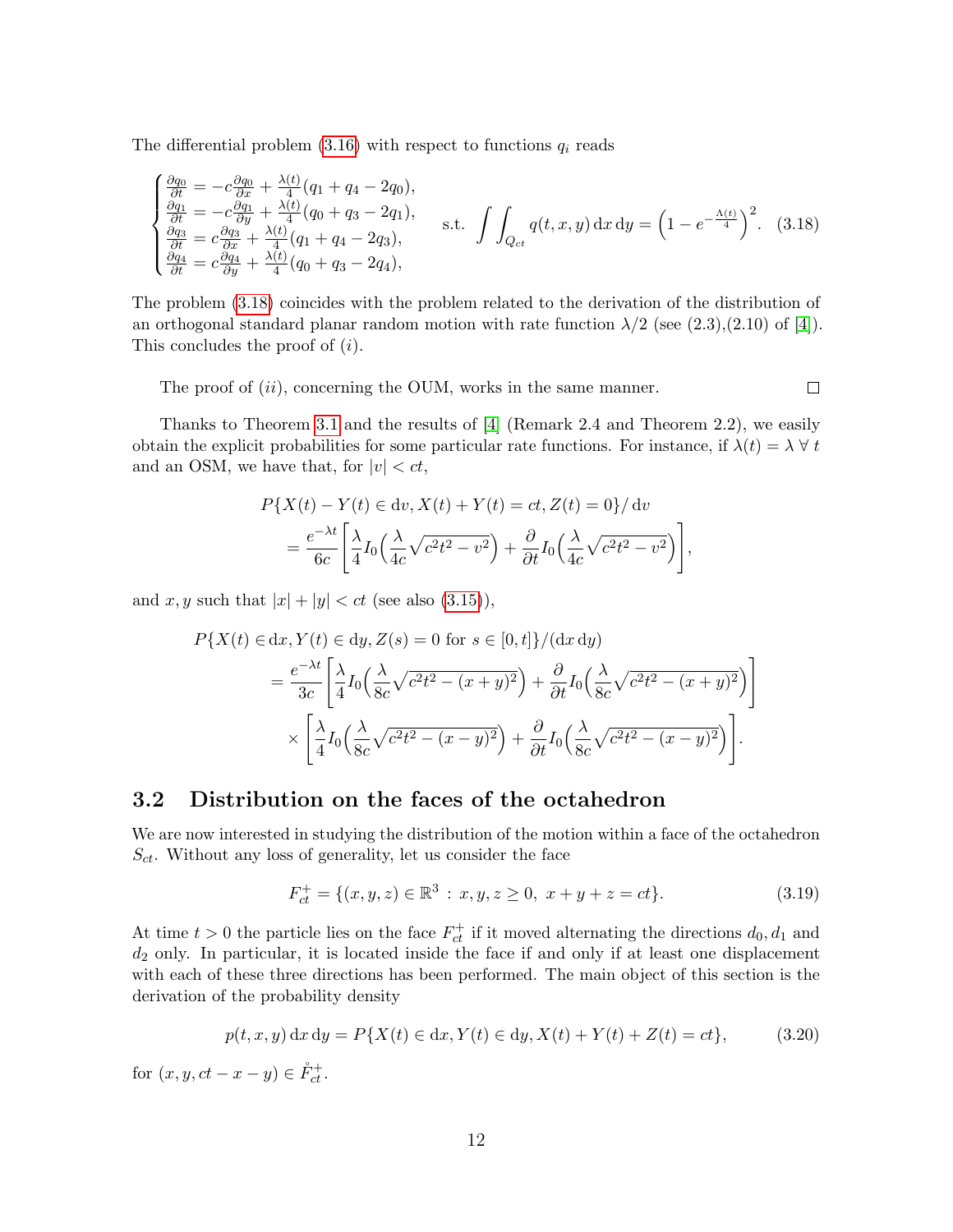The transformation

<span id="page-12-0"></span>
$$
\begin{cases}\nU(t) = X(t) - \frac{1}{2}(Y(t) + Z(t)), \\
V(t) = \frac{\sqrt{3}}{2}(Y(t) - Z(t)), \\
W(t) = X(t) + Y(t) + Z(t),\n\end{cases}
$$
\n(3.21)

produces a new motion in a three-dimensional space with coordinates  $u, v, w$ . The triangular face  $F_{ct}^+$  of the octahedron is transformed into a triangle  $F'_{ct}$  that lies on the plane  $w = ct$ . In particular, the point  $(x = ct, y = 0, z = 0)$  is mapped into the vertex  $(u = ct, v = 0, w = ct)$ , the point  $(x = 0, y = ct, z = 0)$  is mapped into the vertex  $(u = -ct/2, v = \sqrt{3ct/2}, w = ct)$  and the point  $(x = 0, y = 0, z = ct)$  is mapped into the vertex  $(u = -ct/2, v = -\sqrt{3ct/2}, w = ct)$ .

The motion  $\{(U(t), V(t), W(t))\}_{t\geq 0}$  on the face  $F'_{ct}$  is similar to the random motion on a plane with directions  $v_0 = (c, 0), v_1 = (+c/2, \sqrt{3c/2}), v_2 = (-c/2, \sqrt{3c/2}),$  see [\(2.1\)](#page-4-0), described in Section [2.](#page-4-2) We now prove that there exists a very strong relationship between these two motions.

Note that the third coordinate,  $W(t)$ , is almost surely equal to  $ct \forall t$  (so the third coordinate of the triplet  $(U, V, W)$  is deterministic). Now, assume that the original motion is moving with direction  $d_0$  at time t, then  $dx = X(t + dt) - X(t) = c dt$ ,  $dy = Y(t +$  $dt$ ) −  $Y(t) = 0$ ,  $dz = Z(t + dt) - Z(t) = 0$  and by keeping in mind the transformation [\(3.21\)](#page-12-0),  $du = U(t + dt) - U(t) = c dt$ ,  $dv = 0$ . Similarly, if the original motion devolops with direction  $d_1$  then  $du = -c/2 dt$  and  $dv = \sqrt{3c/2} dt$ , while the displacements with direction  $d_2$  lead to  $du = -c/2 dt$  and  $dv = -\sqrt{3c/2} dt$ . Therefore, we can relate the directions of the three-dimensional motion,  $d_i$ , with the directions of the planar motion,  $v_i$ , for  $i = 0, 1, 2$ .

Let us assume  $(X, Y, Z)$  being an OSM. In light of the above considerations we provide the distribution of the vector process  $\{(U(t), V(t), W(t))\}_{t\geq 0}$  on the face  $F'_{ct}$ ,  $f(t, u, v)$  du dv =  $P\{U(t) \in du, V(t) \in dv, W(t) = ct\}$ . Let us consider the joint densities  $f_i(t, u, v) du dv =$  $P\{U(t) \in du, V(t) \in dv, W(t) = ct, D(t) = d_i\}, i = 0, 1, 2$ , then  $f = f_0 + f_1 + f_2$ . It is easy to show that these functions satisfy the following system

$$
\begin{cases}\n\frac{\partial f_0}{\partial t} = -c \frac{\partial f_0}{\partial u} + \frac{\lambda(t)}{4} (f_1 + f_2 - 4f_0),\n\frac{\partial f_1}{\partial t} = \frac{c}{2} \frac{\partial f_1}{\partial u} - \frac{\sqrt{3}c}{2} \frac{\partial f_1}{\partial v} + \frac{\lambda(t)}{4} (f_0 + f_2 - 4f_1),\n\frac{\partial f_2}{\partial t} = \frac{c}{2} \frac{\partial f_2}{\partial u} + \frac{\sqrt{3}c}{2} \frac{\partial f_2}{\partial v} + \frac{\lambda(t)}{4} (f_0 + f_1 - 4f_2),\n\end{cases}
$$
\n(3.22)

with the condition that (use  $(3.3)$ )

$$
\int \int_{F'_{ct}} f(t, u, v) \, du \, dv = P\{(X(t), Y(t), Z(t)) \in \mathring{F}_{ct}^+\} = \frac{e^{-\frac{\Lambda(t)}{2}}}{2} \left(1 - e^{-\frac{\Lambda(t)}{4}}\right)^2. \tag{3.23}
$$

By means of the transformation  $f_i(t, u, v) = \frac{e^{-\frac{\Lambda(t)}{2}}}{2} q_i(t, u, v)$  we obtain a new differential system,

$$
\begin{cases}\n\frac{\partial q_0}{\partial t} = -c \frac{\partial q_0}{\partial u} + \frac{\lambda(t)}{4} (q_1 + q_2 - 2q_0), \\
\frac{\partial q_1}{\partial t} = \frac{c}{2} \frac{\partial q_1}{\partial u} - \frac{\sqrt{3}c}{2} \frac{\partial q_1}{\partial v} + \frac{\lambda(t)}{4} (q_0 + q_2 - 2q_1), \\
\frac{\partial q_2}{\partial t} = \frac{c}{2} \frac{\partial q_1}{\partial u} + \frac{\sqrt{3}c}{2} \frac{\partial q_1}{\partial v} + \frac{\lambda(t)}{4} (q_0 + q_1 - 2q_2),\n\end{cases} (3.24)
$$

where  $q = q_0 + q_1 + q_2$  satisfies the boundary condition  $\int \int_{F'_{ct}} q(t, u, v) du dv = \left(1 - e^{-\frac{\Lambda(t)}{4}}\right)^2$ . This problem coincides with the differential system solved by the joint distributions of a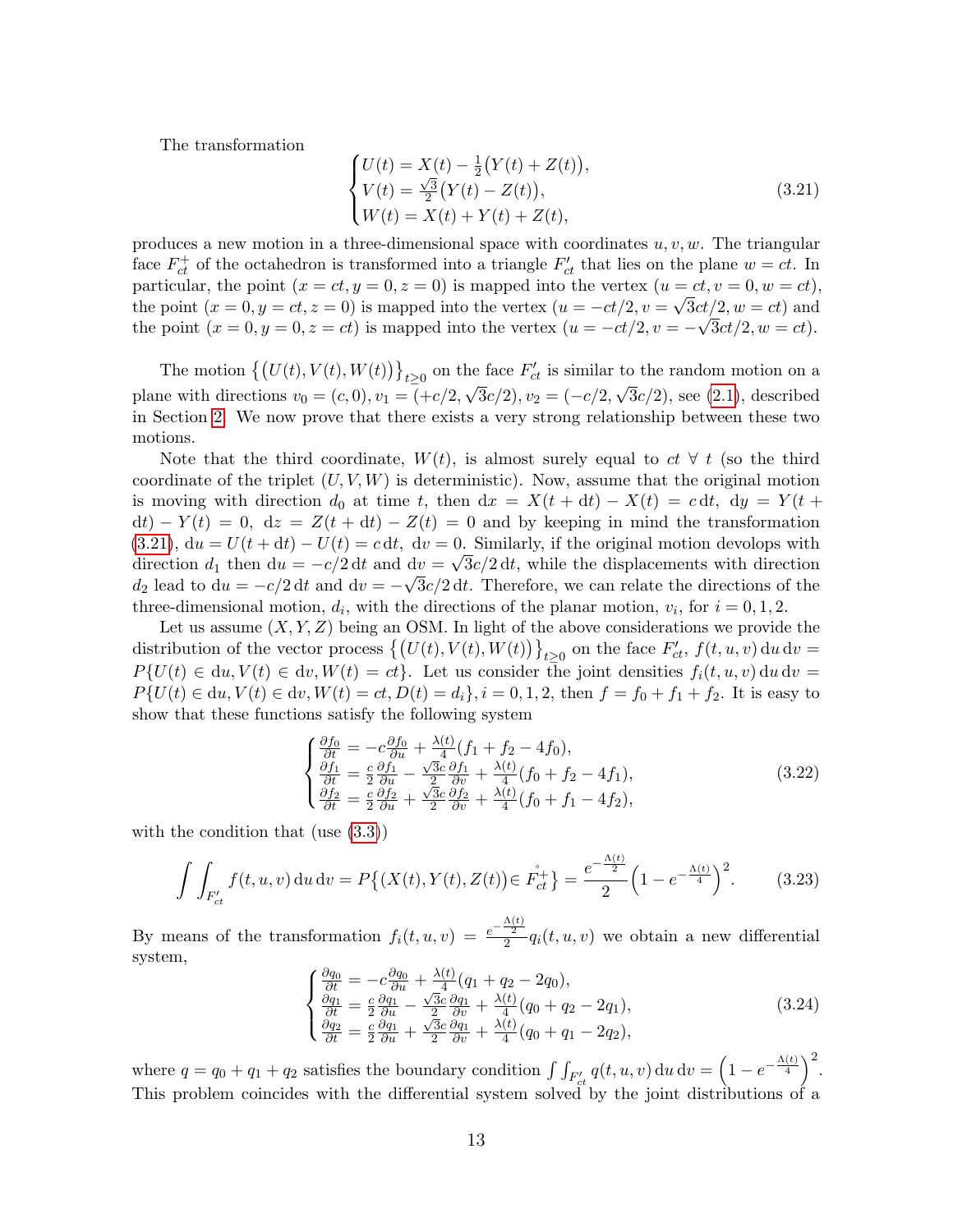symmetrically deviating planar random motion with directions  $v_0, v_1, v_2$  and rate function  $\lambda(t)/2$ ,  $t > 0$ , see [\(2.4\)](#page-5-0) and Remark [2.2](#page-5-5) (or equivalently a planar uniform motion with rate function  $3\lambda(t)/4, t > 0$ ). Therefore q is the probability density of such a motion on  $\mathbb{R}^2$  (see Section [2](#page-4-2) for the constant rate case).

Note also that

$$
P\{W(t) = ct\} = P\{X(t) + Y(t) + Z(t) = ct\} = P\{(X(t), Y(t), Z(t)) \in F_{ct}^+\} = \frac{e^{-\frac{\Lambda(t)}{2}}}{2}.
$$

Thus, q is the conditional probability density of  $(U(t), V(t))$ , given that  $W(t) = ct$ , and

$$
P\{X(t) \in dx, Y(t) \in dy, X(t) + Y(t) + Z(t) = ct\}/(dx\,dy)
$$
\n
$$
= \frac{3\sqrt{3}}{2}f\left(t, \frac{3x - ct}{2}, \sqrt{3}y + \frac{x - 3ct}{2}\right) = \frac{3\sqrt{3}}{4}e^{-\frac{\Lambda(t)}{2}}q\left(t, \frac{3x - ct}{2}, \sqrt{3}y + \frac{x - 3ct}{2}\right).
$$
\n(3.25)

The next theorem states what we proved above, also in the case of an uniform motion, where the proof works in the same way.

<span id="page-13-1"></span>**Theorem 3.2.** Let  $(X, Y, Z) = \{(X(t), Y(t), Z(t))\}_{t \geq 0}$  an orthogonal random motion in  $\mathbb{R}^3$  with rate function  $\lambda \in C^2((0,\infty), (0,\infty))$  such that  $\Lambda(t) = \int_0^t \lambda(s) ds < \infty, t > 0$ . Let  $p(t, x, y) dx dy = P\{X(t) \in dx, Y(t) \in dy, X(t) + Y(t) + Z(t) = ct\}, \text{ with } (x, y, ct-x-y) \in \mathring{F}_{ct}^+,$ then √

<span id="page-13-0"></span>
$$
p(t, x, y) = \frac{3\sqrt{3}}{4}e^{-\frac{\Lambda(t)}{2}}q\left(t, \frac{3x - ct}{2}, \sqrt{3}y + \frac{x - 3ct}{2}\right)
$$
(3.26)

where

(i) if  $(X, Y, Z)$  is an OSM, q is the transition density of a symmetrically deviating planar random motion with directions [\(2.1\)](#page-4-0) and rate function  $\lambda/2$ ;

(ii) if  $(X, Y, Z)$  is an OUM, q is the transition density of a uniform planar random motion with directions [\(2.1\)](#page-4-0) and rate function  $\lambda/2$ .

It is straightforward that, if  $\lambda(t) = \lambda > 0 \ \forall t$ , then function q in [\(3.26\)](#page-13-0) is given by formula [\(2.2\)](#page-4-1) (or equivalently by [\(2.3\)](#page-5-1)) with respectively  $3\lambda/4$  and  $\lambda/2$  replacing  $\lambda$  in the cases (i) and  $(ii).$ 

Remark 3.1 (Governing differential equation). For the sake of brevity we only consider the case of an OSM with constant rate function. Let  $f_i(t, x, y) dx dy = P\{X(t) \in dx, Y(t) \in dx\}$  $dy, X(t) + Y(t) + Z(t) = ct, D(t) = d_i$ ,  $i = 0, 1, 2$ . Now, p is the sum of the  $f_i$  which satisfy the following differential system

$$
\begin{cases}\n\frac{\partial f_0}{\partial t} = -c \frac{\partial f_0}{\partial x} + \frac{\lambda}{4} (f_1 + f_2 - 4f_0), \\
\frac{\partial f_1}{\partial t} = -c \frac{\partial f_1}{\partial y} + \frac{\lambda}{4} (f_0 + f_2 - 4f_1), \\
\frac{\partial f_2}{\partial t} = \frac{\lambda}{4} (f_0 + f_1 - 4f_2),\n\end{cases} (3.27)
$$

This can be computed by proceeding as we explained for the distribution on an edge, see [\(3.9\)](#page-9-2) and [\(3.11\)](#page-9-1). By means of the transformation  $g_0 = f_0 + f_1$ ,  $g_1 = f_0 - f_1$  ( $f_2$  is kept unchanged)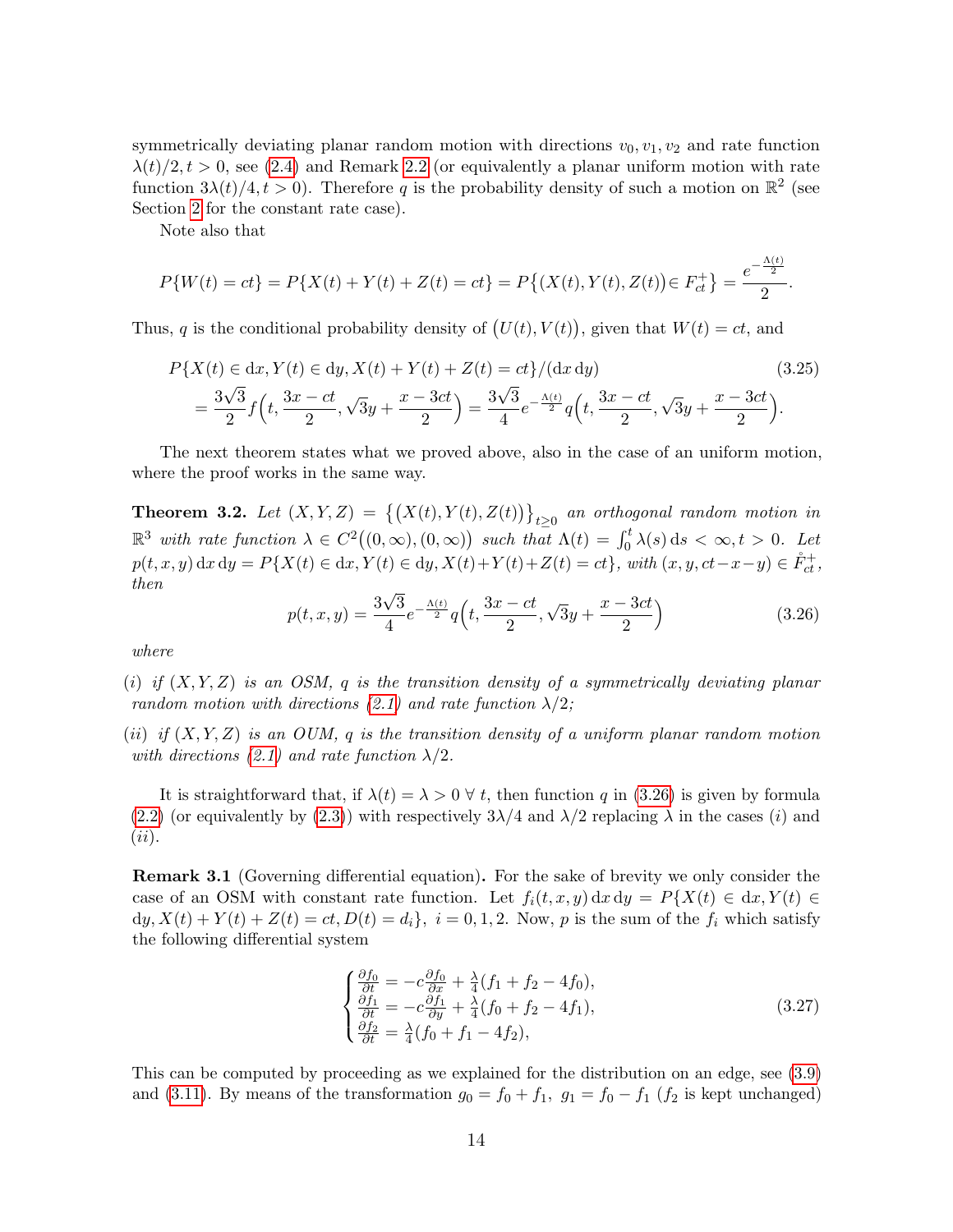and some calculation, we obtain a differential system in  $g_0$  and  $f_2$  only,

$$
\begin{cases}\n\frac{\partial^2 g_0}{\partial t^2} = -c^2 \frac{\partial^2 g_0}{\partial x \partial y} - c \left( \frac{\partial}{\partial x} + \frac{\partial}{\partial y} \right) \left( \frac{\partial g_0}{\partial t} + \lambda g_0 - \frac{\lambda}{4} f_2 \right) + \frac{\lambda}{2} \left( \frac{\partial f_2}{\partial t} - 4 \frac{\partial g_0}{\partial t} \right) + \frac{5}{16} \lambda^2 (2f_2 - 3g_0), \\
\frac{\partial f_2}{\partial t} = \frac{\lambda}{4} (g_0 - 4f_2).\n\end{cases}
$$
\n(3.28)

Let us write the first equation as  $\frac{\partial^2 g_0}{\partial t^2} = Ag_0 + Bf_2$ , with A, B being suitable differential operators. By using a second transformation,  $p = g_0 + f_2$ ,  $w = g_0 - f_2$ , we readily arrive at the problem

<span id="page-14-0"></span>
$$
\begin{cases}\n\frac{\partial^2 w}{\partial t^2} = \left(A + B + \frac{3\lambda}{4} \frac{\partial}{\partial t}\right) \frac{p}{2} + \left(A - B - \frac{5\lambda}{4} \frac{\partial}{\partial t}\right) \frac{w}{2}, \\
\left(\frac{\partial}{\partial t} + \frac{3}{4} \lambda\right) p = \left(\frac{\partial}{\partial t} + \frac{5}{4} \lambda\right) w.\n\end{cases} (3.29)
$$

Finally, by deriving twice with respect to  $t$  the second equation of  $(3.29)$  and by suitably using both equations of the system [\(3.29\)](#page-14-0), we arrive at

$$
\left(\frac{\partial}{\partial t} + \frac{3}{4}\lambda\right)\frac{\partial^2 p}{\partial t^2} = \left(\lambda A + A\frac{\partial}{\partial t} + \frac{\lambda}{4}B - \frac{\lambda}{4}\frac{\partial^2}{\partial t^2}\right)p
$$

which, by expanding  $A$  and  $B$ , reads

$$
\frac{\partial^3 p}{\partial t^3} + 3\lambda \frac{\partial^2 p}{\partial t^2} + \frac{45\lambda^2}{16} \frac{\partial p}{\partial t} + \frac{25\lambda^3}{32} p = -c \Big( \frac{\partial}{\partial x} + \frac{\partial}{\partial y} \Big) \Big( \frac{\partial^2}{\partial t^2} + 2\lambda \frac{\partial}{\partial t} + \frac{15}{16} \lambda^2 \Big) p - c^2 \frac{\partial^2}{\partial x \partial y} \Big( \frac{\partial}{\partial t} + \lambda \Big) p.
$$

The interested reader can compute the governing equation of an OUM by following substantially the strategy adopted above.

## 4 Random times spent along the coordinated axes

We study the distribution of the random times that the particle spends moving parallel to each axis. In particular, we are interested in the stochastic vector process given by  $(T_x, T_y, T_z) = \left\{ (T_x(t), T_y(t), T_z(t)) \right\}_{t \geq 0}$ , where, for  $t \geq 0$ ,  $T_x(t), T_y(t)$  and  $T_z(t)$  respectively denote the times spent up to time  $t$  along the  $x$ -axis (meaning moving either with directions  $d_0$  or  $d_3$ ), the y-axis (meaning moving with directions  $d_1, d_4$ ) and the z-axis (meaning moving upward with directions  $d_2$  or downward with direction  $d_5$ ). Note that these random times satisfy almost surely  $T_x(t) + T_y(t) + T_z(t) = t \,\forall \, t$ . Therefore, the knowledge of two of them, for instance  $T_x$  and  $T_y$ , is sufficient to describe the triplet.

We begin by studying the distribution of the marginal process  $T_z$ . The next theorem states that, both in the case of an OSM and an OUM,  $T<sub>z</sub>$  coincides with a particular one-dimensional random motion that either moves with velocity 1 or stops. Clearly, thanks to the symmetry properties of the orthogonal motions we are dealing with, the same result holds for the processes  $T_x$  and  $T_y$ .

<span id="page-14-2"></span>**Theorem 4.1.** Let  $T_z = \{T_z(t)\}_{t\geq 0}$  be the random time that an orthogonal motion in  $\mathbb{R}^3$ ,  $(X, Y, Z)$  with rate function  $\lambda \in C^1((0, \infty), (0, \infty))$ , spends moving parallel to the z-axis. Then  $T_z$  is an asymmetric one-dimensional random motion with velocity  $V_z(t) \in \{0,1\}$ a.s.,  $t > 0$ , such that

<span id="page-14-1"></span>
$$
V_z(0) = \begin{cases} 1, & w.p. \ 1/3, \\ 0, & w.p. \ 2/3. \end{cases}
$$
 (4.1)

Furthermore the changes of velocity follow the following rule: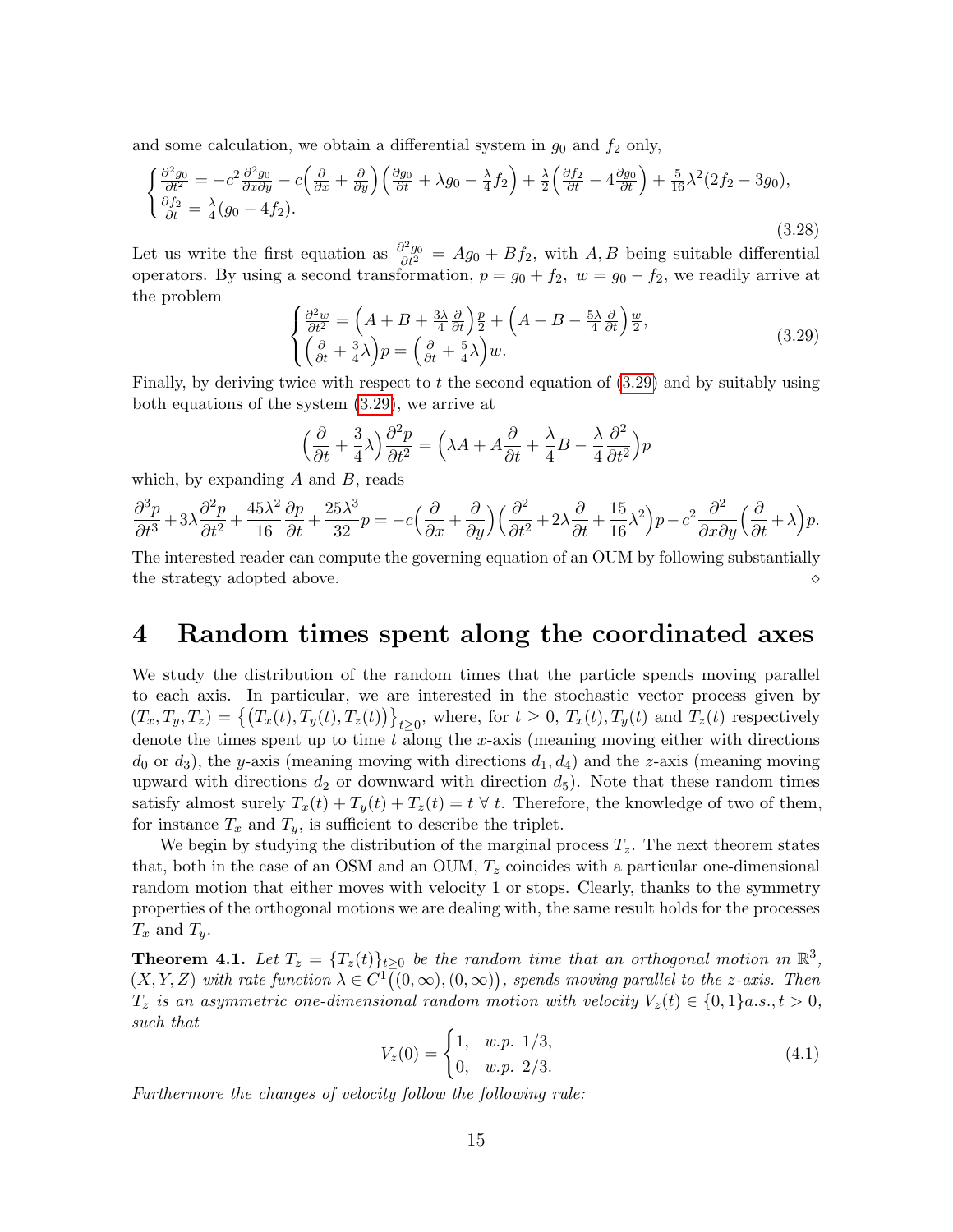- (i) if  $(X, Y, Z)$  is an OSM, when  $V_z(t) = 1$  the rate function is  $\lambda_1(t) = \lambda(t), t > 0$ , and when  $V_z(t) = 0$  the rate function is  $\lambda_0(t) = \lambda(t)/2, t > 0;$
- (ii) if  $(X, Y, Z)$  is an OUM, when  $V_z(t) = 1$  the rate function is  $\lambda_1(t) = 2\lambda(t)/3, t > 0$ , and when  $V_z(t) = 0$  the rate function is  $\lambda_0(t) = \lambda(t)/3, t > 0$ .

Note that in the case of a rate function  $\lambda$  such that  $\Lambda(t) = \int_0^t \lambda(s) ds < \infty \ \forall \ t$ , then for all  $t > 0$ ,  $T_z(t)$  has two singular components at the border of its support, [0, t]:

- (a) if  $(X, Y, Z)$  is an OSM,  $P{T_z(t) = 0} = 2e^{-\Lambda(t)/2}/3$  and  $P{T_z(t) = t} = e^{-\Lambda(t)}/3$ ,
- (b) if  $(X, Y, Z)$  is an OUM,  $P{T_z(t) = 0} = 2e^{-\Lambda(t)/3}/3$  and  $P{T_z(t) = t} = e^{-2\Lambda(t)/3}/3$ .

*Proof.* Firstly, we observe that for  $t \geq 0$ ,  $V_z(t) = 1$  if the orthogonal motion  $(X, Y, Z)$  moves with directions  $d_2$  or  $d_5$  at time t, while  $V_z(t) = 0$  if  $(X, Y, Z)$  moves parallel to the  $(x, y)$ -plane, that is with one of the four directions  $d_0, d_1, d_3, d_4$ . Then, at time  $t = 0$  we have [\(4.1\)](#page-14-1).

We now prove the theorem in the case of  $(X, Y, Z)$  being an OSM (The OUM case is derived by proceeding in the same manner). Let  $t > 0$ . For  $s \in [0, t]$ , we define  $p(t, s)$  ds  $P\{T_z(t) \in ds\}$  and  $f_i(t, s)$  ds =  $P\{T_z(t) \in ds, V_z(t) = i\}$ , with  $i = 0, 1$ . The functions  $f_i$ satisfy

<span id="page-15-0"></span>
$$
\begin{cases}\n\frac{\partial f_0}{\partial t} = -\frac{\lambda(t)}{2} f_0 + \lambda(t) f_1, \\
\frac{\partial f_1}{\partial t} = -\frac{\partial f_1}{\partial s} + \frac{\lambda(t)}{2} (f_0 - 2f_1).\n\end{cases} \tag{4.2}
$$

For instance, the first equation of [\(4.2\)](#page-15-0) is obtained by observing that

$$
f_0(t + dt, s) = f_0(t, s)(1 - \lambda(t) dt) + f_1(t, s - dt)\lambda(t) dt + f_0(t, s)\frac{\lambda(t)}{2} dt + o(dt),
$$

where the first term in the right-hand side pertains to the fact that the particle moves on the  $(x, y)$ -plane and nothing changes its status. The second term is due to the fact that the particle moves vertically  $(d_2 \text{ or } d_5)$  and the occurrence of a Poisson event takes it to the orthogonal plane. Finally, the last term is due to the fact that the Poisson event occurring while the particle moves on the  $(x, y)$ -plane, leaves it on the same plane because the vertical directions are not chosen. The second equation of [\(4.2\)](#page-15-0) can be derived with similar arguments.

Now, by means of the change  $p = f_0 + f_1$ ,  $w = f_0 - f_1$  and with the same technique used above, we obtain a second-order partial differential equation on  $p$ , that is

<span id="page-15-1"></span>
$$
\frac{\partial^2 p}{\partial t^2} + \frac{\partial^2 p}{\partial t \partial s} + \frac{3\lambda(t)}{2} \frac{\partial p}{\partial t} + \frac{\lambda(t)}{2} \frac{\partial p}{\partial s} = 0.
$$
 (4.3)

The proof ends by observing that equation [\(4.3\)](#page-15-1) coincides with equation (4.14) of Cinque and Orsingher [\[3\]](#page-24-6) with  $c_1 = 1, c_2 = 0, \lambda_1(t) = \lambda(t)$  and  $\lambda_2(t) = \lambda(t)/2$  (in the statement of the theorem  $\lambda_0(t) = \lambda_2(t)$  and by keeping in mind the boundary conditions,  $p \geq 0$ ,  $\frac{2}{3}e^{-\frac{\Lambda(t)}{2}}-\frac{1}{3}$  $\int_0^t p(t,s) ds = 1 - \frac{2}{3}$  $\frac{1}{3}e^{-\Lambda(t)}$  (see above in (a)), if  $\Lambda < \infty$ , and  $\int_0^t p(t, s) ds = 1 \ \forall \ t$ otherwise.  $\Box$ 

**Remark 4.1.** In the case of a constant rate function  $\lambda(t) = \lambda > 0 \,\forall \, t$ , we are able to display the explicit form of the transition density of  $T<sub>z</sub>$  by suitably adapting the known conditional distributions of the asymmetric telegraph process (see for instance formula (2.15) of Cinque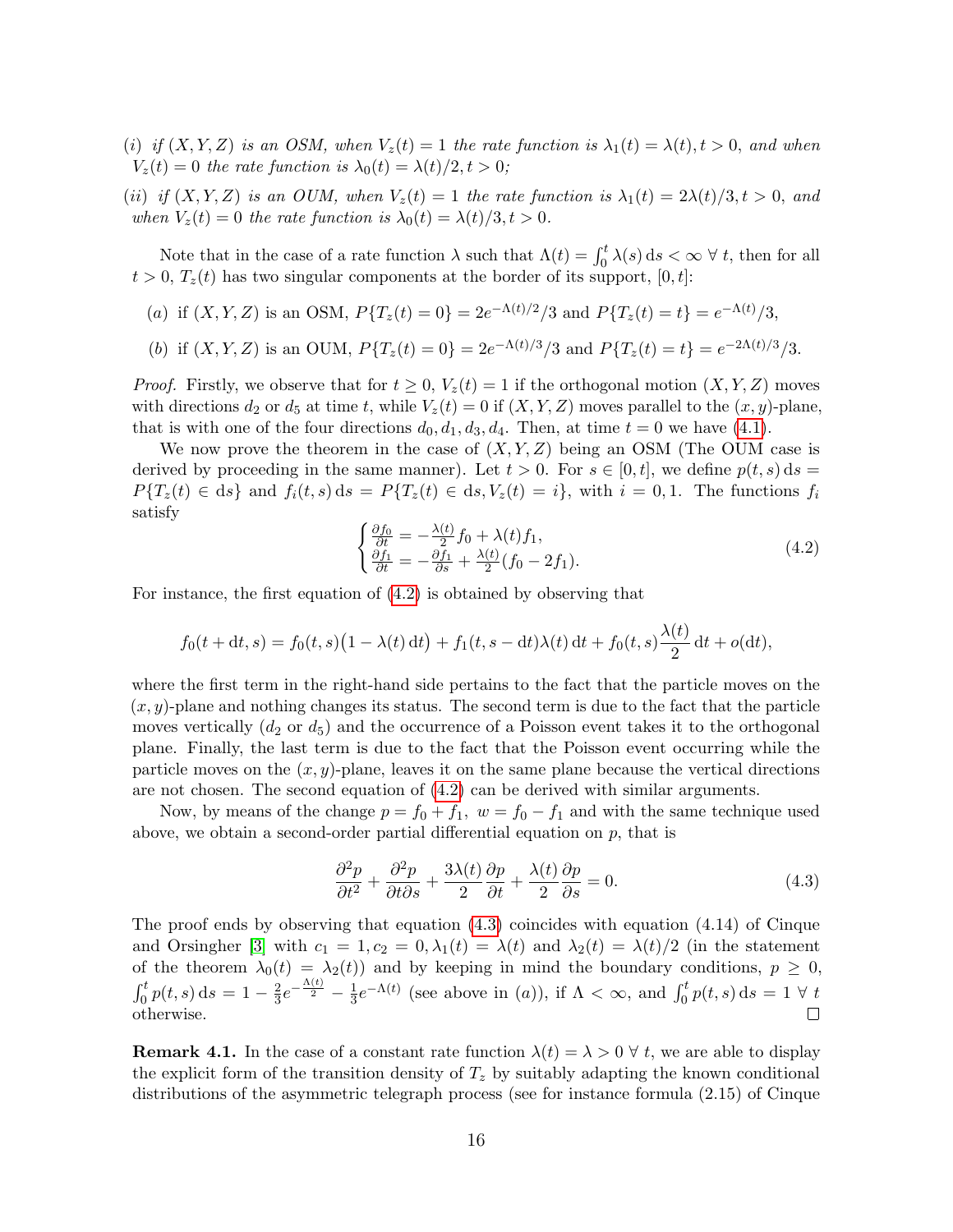[\[2\]](#page-24-7) or at the end of Section 2.2 of Lopez and Ratanov [\[16\]](#page-25-19)). For instance, if  $(X, Y, Z)$  is an OSM, with [\(4.1\)](#page-14-1) at hand, we obtain that, for  $s \in (0, t)$ ,

$$
P\{T_z(t) \in ds\} / ds = \frac{\lambda e^{-\frac{\lambda}{2}(t+s)}}{3} \left[ 2 I_0(\lambda \sqrt{2s(t-s)}) + \frac{2t-s}{\sqrt{2s(t-s)}} I_1(\lambda \sqrt{2s(t-s)}) \right]
$$

$$
= \frac{e^{-\frac{\lambda}{2}(t+s)}}{3} \left( 2\lambda + 3 \frac{\partial}{\partial t} + 2 \frac{\partial}{\partial s} \right) I_0(\lambda \sqrt{2s(t-s)}).
$$
(4.4)

To check that probability density [\(4.4\)](#page-16-0) satisfies the condition  $\int_0^t P\{T_z(t) \in ds\} = 1 - \frac{e^{-\lambda t}}{3}$ 2  $\frac{2}{3}e^{-\frac{\lambda t}{2}}$ , the following integral of the modified Bessel function of order 0 is useful,

<span id="page-16-1"></span><span id="page-16-0"></span>
$$
\int_0^t e^{\beta s} I_0(\alpha \sqrt{s(t-s)}) ds = \frac{e^{\frac{\beta t}{2}}}{\sqrt{\alpha^2 + \beta^2}} \left( e^{\frac{t}{2}\sqrt{\alpha^2 + \beta^2}} - e^{-\frac{t}{2}\sqrt{\alpha^2 + \beta^2}} \right),
$$
(4.5)

with  $\alpha, \beta \in \mathbb{R}$ .

Alternatively, one can achieve formula [\(4.4\)](#page-16-0) by considering that the function

$$
p(t,s) = e^{-\frac{\lambda}{2}(t+s)} \left( A + B \frac{\partial}{\partial t} + C \frac{\partial}{\partial s} \right) I_0 \left( \lambda \sqrt{2s(t-s)} \right) \tag{4.6}
$$

satisfies [\(4.3\)](#page-15-1) (this can be proved by observing that each term involving the Bessel function satisfies the differential equation obtained by applying the transformation  $p(t,s) = e^{-\frac{\lambda(t+s)}{2}}q(t,s)$ . Then, the coefficients  $A, B, C$  are calculated by taking into account the singular component of the motion, derived by suitably applying the integral [\(4.5\)](#page-16-1).

## **4.1** Joint distribution of  $(T_z(t), Z(t))$

We present some considerations on the vector process  $(T_z, Z) = \{(T_z(t), Z(t))\}_{t\geq 0}$  describing the time  $T_z(t)$  that the particle spends parallel to the z-axis in the time interval [0, t] and the vertical level  $Z(t)$  reached at time t. Both in the OSM and the OUM case we observe that  $T_z(t) = 0 \implies Z(t) = 0, Z(t) = \pm ct \implies T_z(t) = t \text{ and } T_z(t) = s \implies Z(t) \in [-cs, cs] \text{ with }$  $0 < s < t$ . However, for the OSM we also have that  $T_z(t) = t \implies Z(t) \in \{\pm ct\}$ . Thus, the support of the vector, at time  $t > 0$  is

$$
\mathcal{T}_{ct} = \{ (s, z) \in \mathbb{R}^2 \, : \, 0 \le s \le t, -cs \le z \le cs \}
$$

as shown in Figure [3.](#page-17-0) We must keep in mind that in the case of an OSM the motion reaches with null probability the set  $\{(s, z) \in \mathbb{R}^2 : s = t, -ct < z < ct\}$ , i.e. the inner points of the segment  $AB$  in Figure [3.](#page-17-0)

Now, we assume a constant rate function  $\lambda(t) = \lambda > 0 \ \forall t$ . By means of the above method we obtain that, if  $(X, Y, Z)$  is an OUM, the distribution  $p(t, s, z)$  ds  $dz = P\{T_z(t) \in ds, Z(t) \in$  $dz$ ,  $(s, z) \in \mathcal{T}_{ct}$ , satisfies the following third-order differential equation:

<span id="page-16-2"></span>
$$
\frac{\partial^3 p}{\partial t^3} + 2 \frac{\partial^3 p}{\partial t^2 \partial s} + \frac{\partial^3 p}{\partial t \partial s^2} + \frac{7\lambda}{3} \frac{\partial^2 p}{\partial t^2} + \frac{\lambda}{3} \frac{\partial^2 p}{\partial s^2} + \frac{7\lambda}{3} \frac{\partial^2 p}{\partial t \partial s} + \lambda^2 \frac{\partial p}{\partial t} + \frac{\lambda^2}{3} \frac{\partial p}{\partial s} = c^2 \frac{\partial^3 p}{\partial t \partial z^2} + \frac{c^2 \lambda}{3} \frac{\partial^2 p}{\partial z^2}.
$$
 (4.7)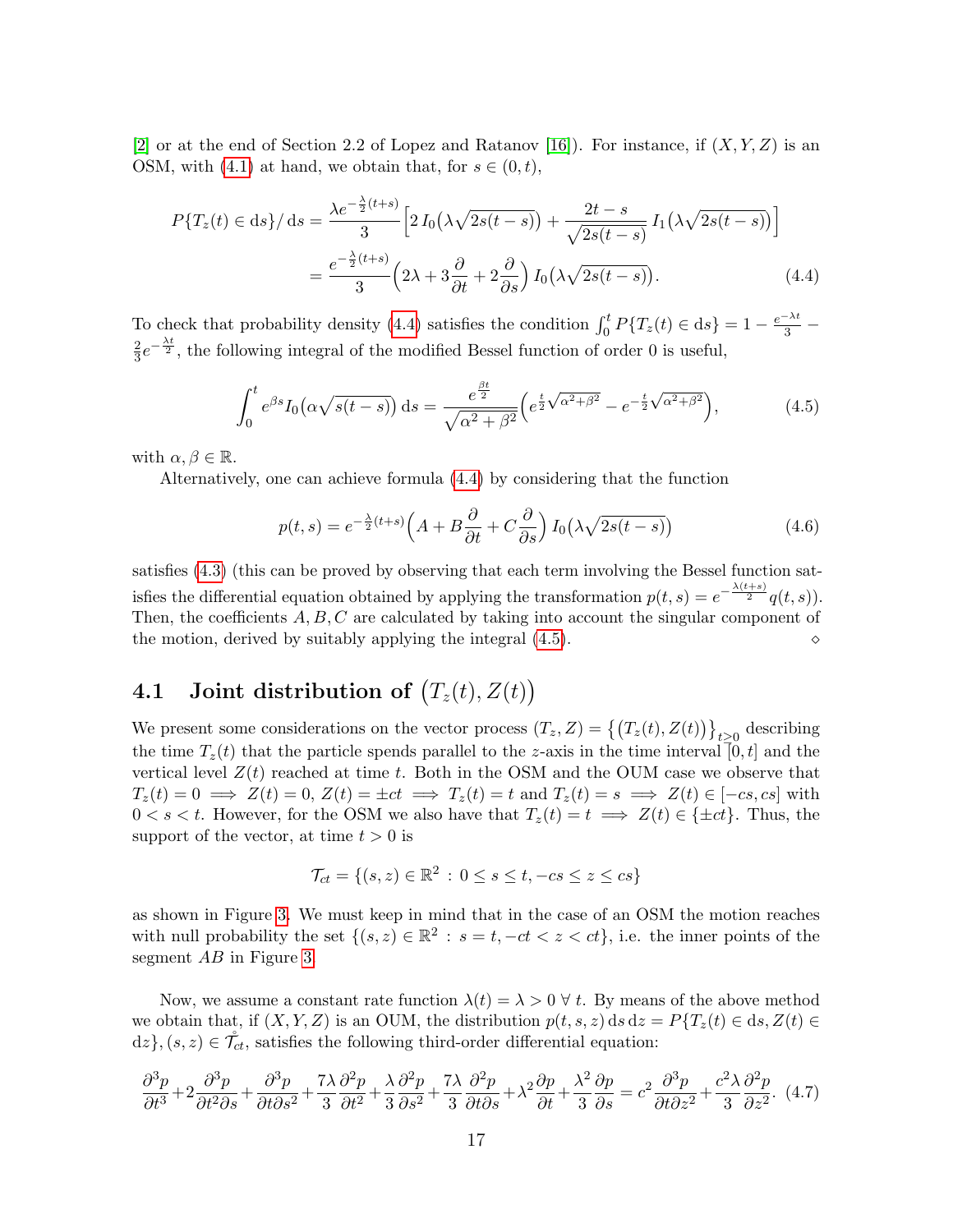

<span id="page-17-0"></span>Figure 3: Sample paths of  $(T_z, Z)$  in the case of an orthogonal uniform motion.

This is the equation governing the transition density of a planar random motion with directions  $v_0 = (0, 0), v_1 = (1, c)$  and  $v_2 = (1, -c)$  whose changes of direction are paced by a homogeneous Poisson process with constant rate  $\lambda$  and such that at each Poisson event (and at time  $t = 0$ ) the new direction is chosen with the following rule:  $v_0$  with probability  $2/3$ ,  $v_1$  and  $v_2$  with probability 1/6 each.

Similar considerations hold in the case of an OSM, where the third-order differential equation governing the joint probability p reads

<span id="page-17-1"></span>
$$
\frac{\partial^3 p}{\partial t^3} + 2 \frac{\partial^3 p}{\partial t^2 \partial s} + \frac{\partial^3 p}{\partial t \partial s^2} + \frac{5\lambda}{2} \frac{\partial^2 p}{\partial t^2} + \frac{\lambda}{2} \frac{\partial^2 p}{\partial s^2} + 3\lambda \frac{\partial^2 p}{\partial t \partial s} + \frac{3\lambda^2}{2} \frac{\partial p}{\partial t} + \frac{\lambda^2}{2} \frac{\partial p}{\partial s} = c^2 \frac{\partial^3 p}{\partial t \partial z^2} + \frac{c^2 \lambda}{2} \frac{\partial^2 p}{\partial z^2}.
$$
 (4.8)

Equation [\(4.8\)](#page-17-1) can be written down in the alternative form

<span id="page-17-2"></span>
$$
\left(\frac{\partial p}{\partial t} + \frac{\lambda}{2}\right) \left[ \left(\frac{\partial p}{\partial t} + \frac{\partial p}{\partial s}\right)^2 + 2\lambda \left(\frac{\partial p}{\partial t} + \frac{\partial p}{\partial s}\right) - c^2 \frac{\partial^2 p}{\partial s^2} \right] p + \frac{\lambda^2}{2} \left(\frac{\partial p}{\partial t} - \frac{\partial p}{\partial s}\right) p = 0, \tag{4.9}
$$

where the telegraph operator appears in the square brackets.

By means of the change of variables  $z_1 = t - s$ ,  $z_2 = cs + z$ ,  $z_3 = cs - z$  equation [\(4.9\)](#page-17-2) can be further developed as

<span id="page-17-3"></span>
$$
\frac{\partial^3 p}{\partial z_1 \partial z_2 \partial z_3} = \frac{\lambda^2}{8c} \left( \frac{\partial p}{\partial z_2} + \frac{\partial}{\partial z_3} \right) p. \tag{4.10}
$$

By applying the transformation  $w = \sqrt[3]{z_1z_2z_3}$  the operator on the left-hand-side of [\(4.10\)](#page-17-3) converts into the third-order Bessel operator, in detail  $\frac{1}{3^3 w^2} \frac{\partial}{\partial w} \left( w \frac{\partial}{\partial w} \left( w \frac{\partial}{\partial w} \right) \right)$ .

Unfortunately, for both versions of the orthogonal motion we are not able to provide explicitly the transition density of  $(T_z, Z)$ . In particular, it is interesting to observe that, even if, intuitively, one may think that the conditional probability  $P\{Z(t) \in dz | T_z(t) =$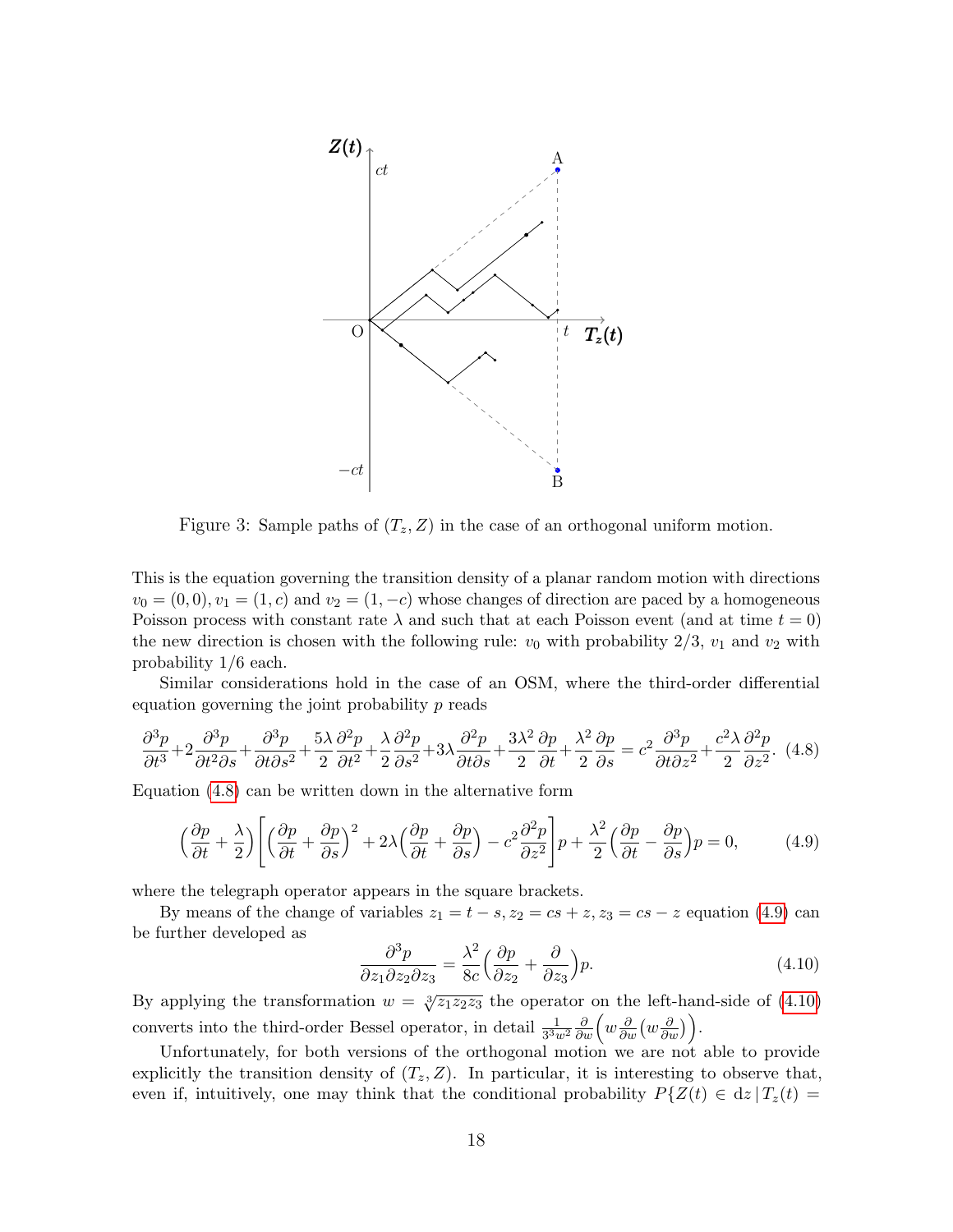s},  $z \in (-cs, cs)$ , coincides with the probability  $P\{\mathcal{T}(s) \in dz\}$ , with  $\mathcal T$  being a symmetric telegraph process with velocity c (and a constant rate function depending on  $\lambda$ ), this fascinating relationship does not exist. Therefore,

$$
p(t, s, z) ds dz = P\{T_z(t) \in ds, Z(t) \in dz\} = P\{T_z(t) \in ds\} P\{Z(t) \in dz | T_z(t) = s\} \tag{4.11}
$$

<span id="page-18-0"></span>
$$
\neq P\{T_z(t) \in ds\} P\{\mathcal{T}(s) \in dz\} = g(t, s)l(s, z) ds dz \tag{4.12}
$$

and this is because the time horizon t cannot be negleted when considering the time reached at time s. In detail, for an OSM we obtain that the densitiy of the first member of  $(4.11)$  satisfies equation [\(4.10\)](#page-17-3), while the last member satisfies a slightly different equation. This difference is equal to  $-\lambda \frac{\partial g}{\partial t}$ ∂t  $\frac{\partial l}{\partial s}$ , with g satisfying [\(4.3\)](#page-15-1) and l satisfying the telegraph equation with rate  $\lambda/2$ .

The following remarks contain the distribution of the joint vector  $(T_z, Z)$  over the edges of its support. In the case of an OUM we are able to derive explicit results when  $\lambda(t) = \lambda > 0 \forall t$ .

**Remark 4.2.** Let us consider the OUM. We study the particular case where  $Z(t) = cT_z(t)$ , meaning that the vector process  $(X, Y, Z)$  never moved with direction  $d_5 = (0, 0, -1)$  (the case  $Z(t) = -cT_z(t)$  is equivalent). In this case we can assume an integrable rate function  $\lambda$  such that  $\Lambda(t) = \int_0^t \lambda(s) ds < \infty, t > 0.$ 

Let  $p(t, s) ds = P\{T_z(t) \in ds, Z(t) = cs\}, f_0(t, s) ds = P\{T_z(t) \in ds, Z(t) = cs, D(t) \in$  $\{d_0, d_1, d_3, d_4\}$  and  $f_1(t, s)$  ds =  $P\{T_z(t) \in ds, Z(t) = cs, D(t) = d_2\}$ , with  $s \in (0, t)$ , then  $p = f_0 + f_1$ . By proceeding as we showed above, we can check that the functions  $f_i$  are such that

$$
\begin{cases} \frac{\partial f_1}{\partial t} = -\frac{\partial f_1}{\partial s} + \frac{\lambda(t)}{6} (f_0 - 5f_1), \\ \frac{\partial f_0}{\partial t} = \frac{\lambda(t)}{3} (2f_1 - f_0), \end{cases}
$$

and by means of the change  $p = f_0 + f_1$ ,  $w = f_0 - f_1$  we obtain the second-order differential problem in p only,

<span id="page-18-1"></span>
$$
\begin{cases}\n\frac{\partial^2 p}{\partial t^2} + \frac{\partial^2 p}{\partial t \partial s} + \frac{7\lambda(t)}{6} \frac{\partial p}{\partial t} + \frac{\lambda(t)}{3} \frac{\partial p}{\partial s} + \frac{1}{6} \left( \lambda(t)^2 + \lambda'(t) \right) p = 0, \\
p \ge 0, \quad \int_0^t p(t, s) \, ds = \frac{5}{6} e^{-\frac{\Lambda(t)}{6}} - \frac{2}{3} e^{-\frac{\Lambda(t)}{3}} - \frac{1}{6} e^{-\frac{5\Lambda(t)}{6}}.\n\end{cases} (4.13)
$$

The second boundary condition follows by observing that

$$
\int_0^t p(t,s) \, ds = P\{Z(t) = cT_z(t)\} - P\{T_z(t) = t, Z(t) = ct\} - P\{T_z(t) = 0, Z(t) = 0\}
$$
\n
$$
= P\{Z(t) = cT_z(t)\} - P\{D(s) = d_2 \text{ for } s \in [0,t]\} - P\{D(s) \in \{d_0, d_1, d_3, d_4\} \text{ for } s \in [0,t]\}
$$

and  $P(Z(t) = cT_z(t)) = P\{D(s) \neq d_5 \text{ for } s \in [0, t]\} = \frac{5}{6}$  $\frac{5}{6}e^{-\frac{\Lambda(t)}{6}}$ . Then, by using the change  $p(t,s) = 5/6 e^{-\frac{\Lambda(t)}{6}} q(t,s)$ , we have that  $q(t,s) ds = P{T_z(t) \in ds | Z(t) = cT_z(t)}$  and system [\(4.13\)](#page-18-1) transforms into

<span id="page-18-2"></span>
$$
\begin{cases}\n\frac{\partial^2 q}{\partial t^2} + \frac{\partial^2 q}{\partial t \partial s} + \frac{5\lambda(t)}{6} \frac{\partial p}{\partial t} + \frac{\lambda(t)}{6} \frac{\partial p}{\partial s} = 0, \\
q \ge 0, \quad \int_0^t q(t, s) \, ds = 1 - \frac{4}{5} e^{-\frac{\Lambda(t)}{6}} - \frac{1}{5} e^{-\frac{2\Lambda(t)}{3}}.\n\end{cases} \tag{4.14}
$$

.

By keeping in mind the arguments applied in the proof of Theorem [4.1,](#page-14-2) it is easy to see that the differential problem [\(4.14\)](#page-18-2) is solved by the distribution of a one-dimensional telegraph process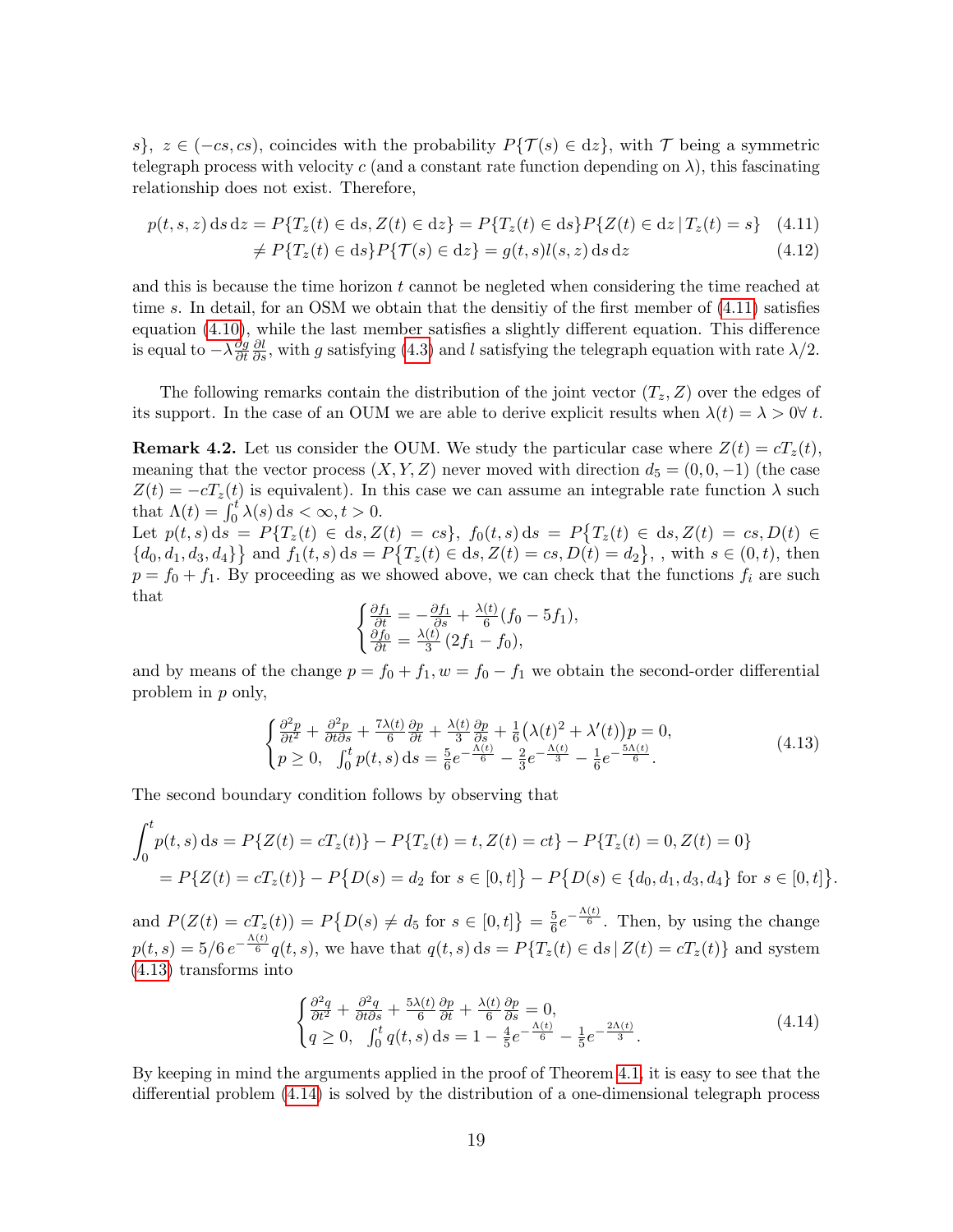with velocities  $c_1 = 1, c_2 = 0$ , rate functions  $\lambda_1(t) = 2\lambda(t)/3$ ,  $\lambda_2(t) = \lambda(t)/6$ ,  $t > 0$ , and initial velocity  $V(0) = 1$  with probability  $1/5$  and  $V(0) = 0$  with probability 4/5. The distribution of the starting speed can be explained by considering that, conditioned on  $Z(t) = cT<sub>z</sub>(t)$ , the particle chooses among five directions and only one concerns the  $z$ -axis  $(d_2)$ .

In the case of a constant rate, the interested reader can compute the explicit distribution by proceeding as we showed for probability [\(4.4\)](#page-16-0). By using the explicit form, it is easy to see that

$$
P{Tz(t) \in ds, Z(t) = cs} \neq P{Tz(t) ds} P{T(s) = cs}
$$

with  $\mathcal T$  being a symmetric telegraph process with velocity c (and a constant rate function depending on  $\lambda$ ).

We point out that in the case of an OSM the reader can proceed as above, but the probability  $P{Z(t) = cT<sub>z</sub>(t)}$  has a complicated form. In particular, the evaluation of this probability poses serious combinatorial problems. For example, if at time  $t = 0$  the initial direction is  $d_2$  (upward motion),  $N(t) = n$  and the number of vertical displacements (excluding the first one, which occurs at time  $t = 0$ ) is  $k \ge 1$ , we have two types of sequences (let  $\tilde{d}_0$ ) denotes a speed in the set of the horizontal directions  $\{d_0, d_1, d_3, d_4\}$  which both starts with  $d_0$  since after a horizontal step follows a vertical movement with probability 1,

- $(d_2)$   $\hat{d}_0, \ldots, d_2, \hat{d}_0, \ldots, \hat{d}_0, d_2$ , where the last displacement is performed with direction  $d_2,$
- $(d_2)$   $\hat{d}_0, \ldots, d_2, \hat{d}_0, \ldots, \hat{d}_0$ , where the last displacement is performed with direction  $\hat{d}_0$ .

The number of possible sequences is respectively  $\binom{n-k-1}{k-1}$  $\binom{-k-1}{k-1}$  and  $\binom{n-k-1}{k}$  $\binom{k-1}{k}$ . The probability of these types of runs (by also keeping in mind the starting speed  $d_2$ ) is equal to,  $n \in \mathbb{N}$  and integer  $0 \leq k \leq n/2$ ,

<span id="page-19-0"></span>
$$
P\{Z(t) = cT_z(t), N_2(t) = k+1 | N(t) = n, D(0) = d_2\} = \frac{1}{6} \left[ \frac{1}{2^n} {n-k-1 \choose k-1} + \frac{1}{2^{n-1}} {n-k-1 \choose k} \right],
$$
\n(4.15)

where  $N_2(t)$  denotes the number of displacements with direction  $d_2$  in the time interval  $[0, t]$ (since we are assuming  $D(0) = d_2$  it is clear that  $N_2(t) \geq 1$  a.s.).

In the calculation of [\(4.15\)](#page-19-0) one must consider that switches  $d_0 \rightarrow d_2$  occurs with probability  $1/2$  (k times in both case), from  $d_2 \longrightarrow \hat{d}_0$  with probability 1 (k – 1 times in the first case and k in the second one) and  $\hat{d}_0 \longrightarrow \hat{d}_0$  with probability  $1/2$   $(n-2k)$  times in the first case and  $n-2k-1$  in the second one).

By means of similar arguments, one can show that, if at time  $t = 0$  the initial direction is  $d_0$  (meaning a horizontal direction), then the following probability holds for  $n \in \mathbb{N}$  and integer  $1 \leq k \leq n/2+1$  (by considering  $\binom{n}{k}$  ${k \choose k} = 0$  if  $n < k$ ),

<span id="page-19-1"></span>
$$
P\{Z(t) = cT_z(t), N_2(t) = k \mid N(t) = n, D(0) = d_0\}
$$
  
=  $\frac{2}{3} \left[ \frac{1}{2} \frac{1}{2^n} {n-k-1 \choose k-1} + \frac{1}{2} \frac{1}{2^{n-1}} {n-k-1 \choose k} + \frac{1}{4} \frac{1}{2^{n-1}} {n-k-1 \choose k-2} + \frac{1}{4} \frac{1}{2^{n-2}} {n-k-1 \choose k-1} \right]$   
(4.16)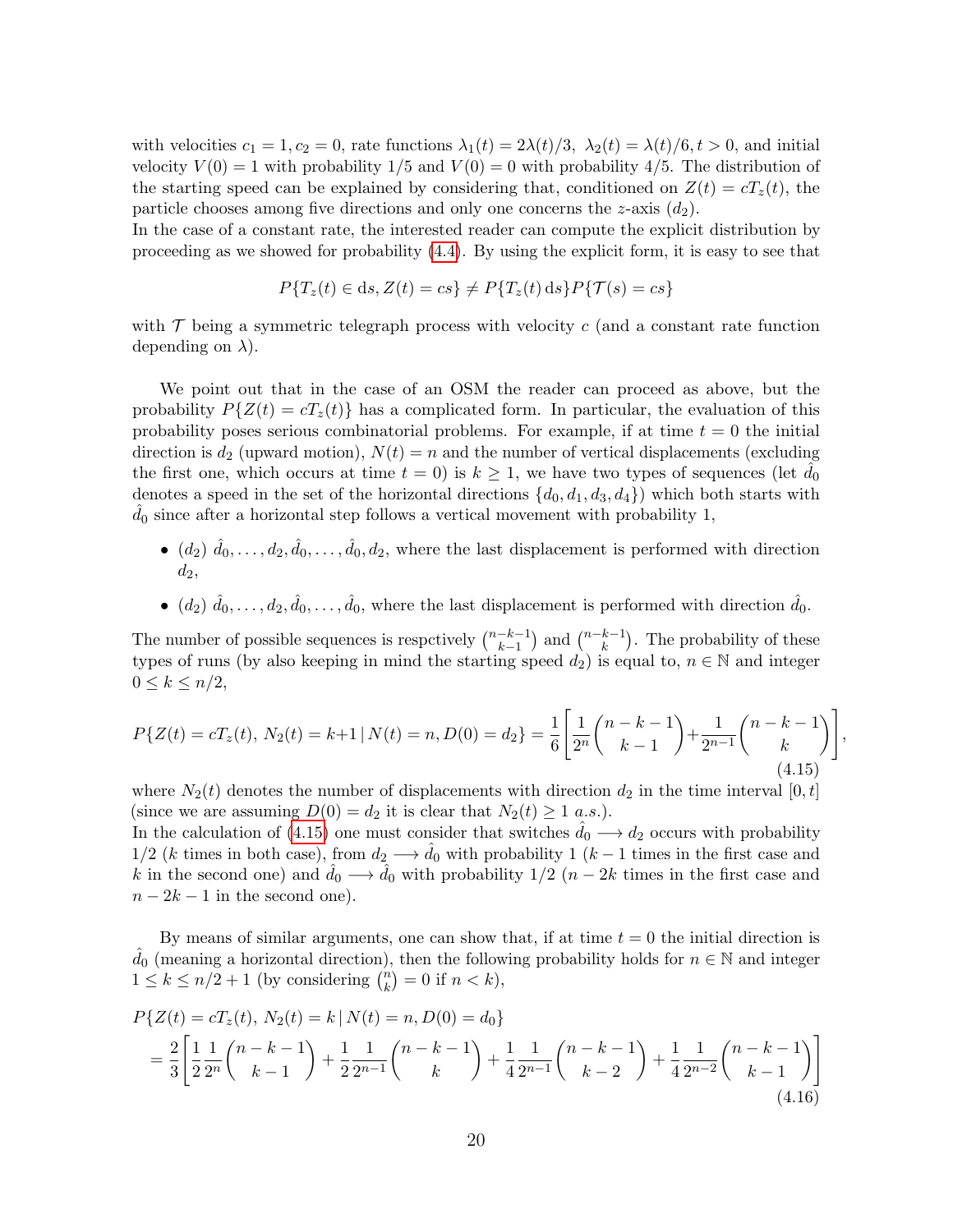$$
= \frac{1}{3} \left[ \frac{1}{2^{n-1}} {n-k \choose k} + \frac{1}{2^n} {n-k \choose k-1} \right].
$$

The four terms in [\(4.16\)](#page-19-1) concern the following four possible sequences:

- starting with  $\hat{d}_0$ :  $(\hat{d}_0) \hat{d}_0, \dots, d_2, \hat{d}_0, \dots, \hat{d}_0, d_2$  and  $(\hat{d}_0) \hat{d}_0, \dots, d_2, \hat{d}_0, \dots, \hat{d}_0$
- starting with  $d_2$ :  $(\hat{d}_0) \hat{d}_2, \dots, d_2, \hat{d}_0, \dots, \hat{d}_0, d_2$  and  $(\hat{d}_0) \hat{d}_2, \dots, d_2, \hat{d}_0, \dots, \hat{d}_0$ .

**Remark 4.3.** In the case of an OUM if  $T_z(t) = t$  then  $Z(t) \in [-ct, ct]$  a.s. and we can show that its conditional probability is equal to the distribution of a symmetric one-dimensional telegraph process. Let us consider  $p(t, z) dz = P\{T_z(t) = t, Z(t) \in dz\} = \sum_{i \in \{2, 5\}} P\{T_z(t) = t\}$  $t, Z(t) \in dz, D(t) = d_i$  =  $\sum_{i \in \{2,5\}} f_i(t, z) dz$ , then  $f_2, f_5$  are such that  $\frac{\partial f_2}{\partial t} = -c \frac{\partial f_2}{\partial z} + \lambda(t)(f_5 (5f_2)/6, \frac{\partial f_5}{\partial t} = c \frac{\partial f_5}{\partial z} + \lambda(t)(f_5 - 5f_2)/6.$  By means of the change  $p = f_2 + f_5, w = f_2 - f_5$  we obtain that  $p$  satisfies

$$
\begin{cases} \frac{\partial^2 p}{\partial t^2} + \frac{5\lambda(t)}{3} \frac{\partial p}{\partial t} + \frac{2}{3} (\lambda(t)^2 + \lambda'(t)) p = c^2 \frac{\partial^2 p}{\partial z^2}, \\ p \ge 0, \quad \int_{-ct}^{ct} p(t, z) dz = P\{T_z(t) = t\} - P\{T_z(t) = t, Z(t) \in \{-ct, ct\}\} = \frac{1}{3} e^{-\frac{2\Lambda(t)}{3}} - \frac{1}{3} e^{-\frac{5\Lambda(t)}{6}}. \end{cases}
$$
\n(4.17)

and with the transformation  $p(t, z) = \frac{1}{3}e^{-2\Lambda(t)/3} q(t, z)$  we obtain that  $q(t, z) dz = P\{Z(t) \in$  $dz | T_z(t) = t$  and by studying its governing differential system we obtain that it coincides with the absolutely continuous component of a symmetric telegraph process with rate function  $\lambda(t)/6 \forall t$  and velocities c.

#### 4.2 Joint distribution of the vector process  $(T_x, T_y, T_z)$

The next theorem concerns the distribution of the vector process  $(T_x, T_y, T_z)$ , which satisfies  $T_x(t) + T_y(t) + T_z(t) = t, t \ge 0$ , and thus we only need to study the distribution of a couple.

<span id="page-20-1"></span>**Theorem 4.2.** Let  $(T_x, T_y, T_z) = \{(T_x(t), T_y(t), T_z(t))\}_{t \geq 0}$  be the stochastic process describing the time spent on each coordinate axes by the process  $(X, Y, Z) = \big\{ (X(t), Y(t), Z(t)) \big\}_{t \geq 0}$ , an orthogonal random motion in  $\mathbb{R}^3$  with rate function  $\lambda \in C^2((0,\infty), (0,\infty))$ . Let  $p(t,s,\overline{r})$  ds dr =  $P\{T_x(t) \in ds, T_y(t) \in dr, T_x(t) + T_y(t) + T_z(t) = t\}$ , with  $s, r > 0, s + r < t$ , then

<span id="page-20-0"></span>
$$
p(t,s,r) = \frac{3\sqrt{3}c^2}{2}q\left(t, \frac{c}{2}(3s-t), \frac{\sqrt{3}c}{2}(s+2r-t)\right),\tag{4.18}
$$

where

(i) if  $(X, Y, Z)$  is an OSM, q is the transition density of a symmetrically deviating planar random motion with directions [\(2.1\)](#page-4-0) and rate function  $\lambda$ ;

(ii) if  $(X, Y, Z)$  is an OUM, q is the transition density of a uniform planar random motion with directions [\(2.1\)](#page-4-0) and rate function  $\lambda$ .

*Proof.* The process  $(T_x, T_y)$  moves with unitary velocity along the directions  $e_0 = (0, 0), e_1 =$  $(1,0), e_2 = (0,1)$ . The proof works along the same lines of Subsection [3.2](#page-11-1) in order to prove Theorem [3.2.](#page-13-1) The system governing the joint distributions of the process and the current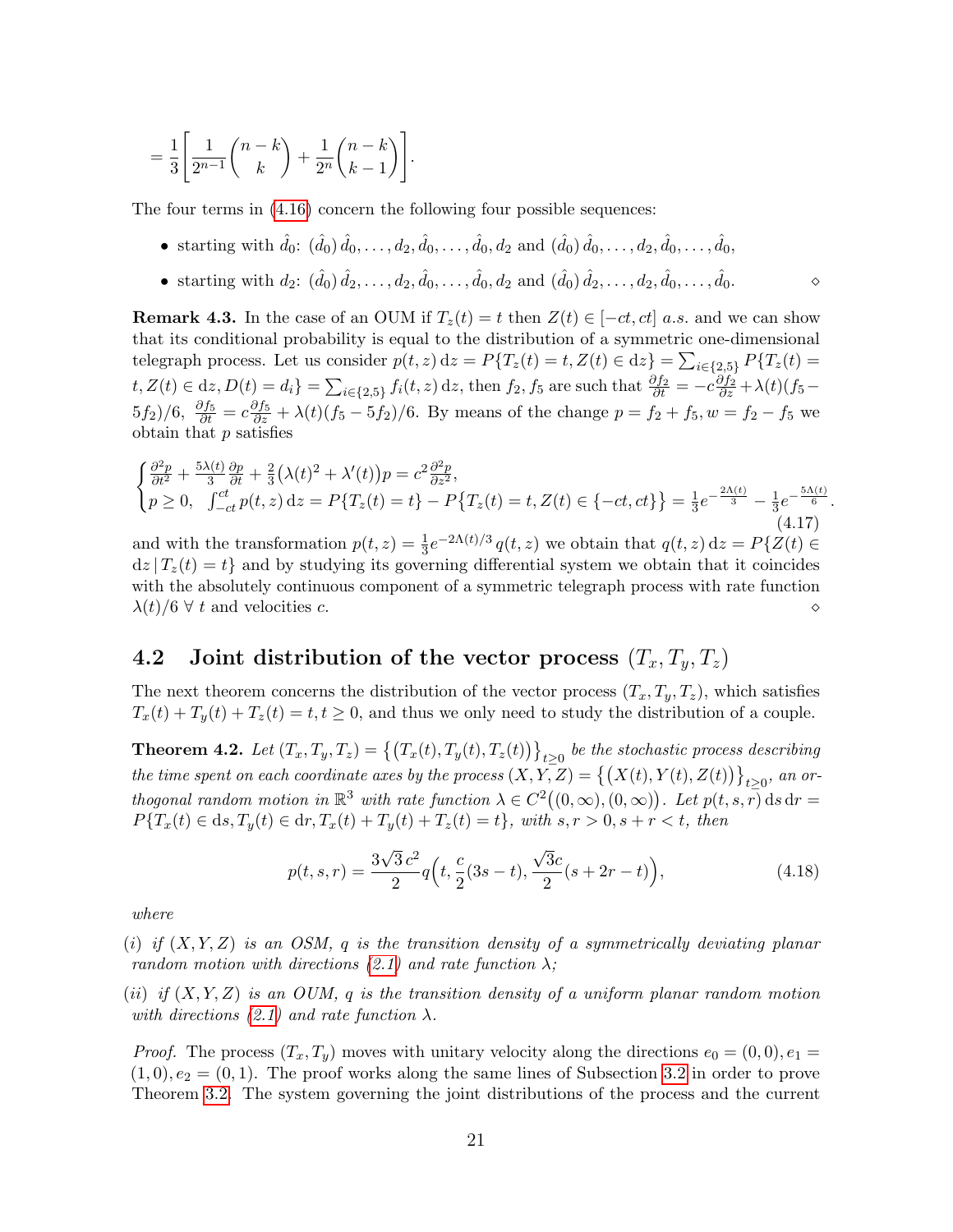direction can be transformed into the corresponding system of a planar random motion with directions  $(2.1)$ , that in the case of an OUM is given in  $(2.4)$ , by appling the transformation

$$
\begin{cases}\nU(t) = \frac{c}{2}(3T_x(t) - t), & \left\{\nT_x(t) = \frac{1}{3c}(ct + 2U(t)),\n\right.\n\left.\n\left\{\nT_y(t) = \frac{1}{3c}(ct - U(t) + \sqrt{3}V(t)).\n\right.\n\end{cases} \tag{4.19}
$$

Clearly, in the case that the rate function is such that  $\Lambda(t) = \int_0^t \lambda(s) ds < \infty, t > 0$ , then also the distribution on the border of the support  $\{(s,r) \in \mathbb{R}^2 : r, s \geq 0, r+s \leq t\}$  can be suitably obtained. Furthermore, if  $\lambda(t) = \lambda > 0 \ \forall t$ , then the explicit form of the transition density q in  $(4.18)$  can be calculated from either  $(2.2)$  or  $(2.3)$ .

## 5 Orthogonal motions in  $\mathbb{R}^3$ : absolutely continuous component

Let  $t \geq 0$ . In this section we examine some different methods to deal with the distribution of the random vector process  $(X(t), Y(t), Z(t))$  inside of the octahedron  $S_{ct}$  in [\(1.1\)](#page-2-1). This task is by far more complicated than the study of planar random motions, since the third dimension (and thus the six possible orthogonal directions) implies the involvement of sixth-order equations. For  $(x, y, z) \in S_{ct}$ , put

<span id="page-21-0"></span>
$$
p(t, x, y, z) dx dy dz = P\big\{X(t) \in dx, Y(t) \in dy, Z(t) \in dz\big\}.
$$

**Theorem 5.1.** Let  $(X, Y, Z) = \{(X(t), Y(t), Z(t))\}_{t \geq 0}$  be a standard orthogonal random motion in  $\mathbb{R}^3$  with rate function  $\lambda(t) = \lambda > 0$ ,  $\forall$  t. The transition density p of the random vector  $(X, Y, Z)$  satisfies the sixth-order equation

$$
\left[ \left( \frac{\partial}{\partial t} + \lambda \right)^6 - \frac{3\lambda^2}{4} \left( \frac{\partial}{\partial t} + \lambda \right)^4 - \frac{\lambda^3}{4} \left( \frac{\partial}{\partial t} + \lambda \right)^3 \right] p = c^6 \frac{\partial^6 p}{\partial x^2 \partial y^2 \partial z^2} - c^4 \left( \frac{\partial}{\partial t} + \lambda \right)^2 \left( \frac{\partial^4}{\partial x^2 \partial y^2} + \frac{\partial^4}{\partial x^2 \partial z^2} + \frac{\partial^4}{\partial y^2 \partial z^2} \right) p + c^2 \left[ \left( \frac{\partial}{\partial t} + \lambda \right)^4 - \frac{\lambda^2}{4} \left( \frac{\partial}{\partial t} + \lambda \right)^2 \right] \Delta p,
$$
(5.1)

where  $\Delta = \frac{\partial^2}{\partial x^2} + \frac{\partial^2}{\partial y^2} + \frac{\partial^2}{\partial z^2}$  is the Laplace operator.

*Proof.* In order to derive equation [\(5.1\)](#page-21-0) we proceed as follows. Let  $f_i(t, x, y, z) dx dy dz =$  $P\{X(t) \in dx, Y(t) \in dy, Z(t) \in dz, D(t) = d_i\}, i = 0, 1, 2, 3, 4, 5$ . Now, p is the sum of the probability densities  $f_i$  and which satisfy the following differential system

<span id="page-21-1"></span>
$$
\begin{cases}\n\frac{\partial f_0}{\partial t} = -c \frac{\partial f_0}{\partial x} + \frac{\lambda}{4} (f_1 + f_2 + f_4 + f_5 - 4f_0), & \frac{\partial f_3}{\partial t} = c \frac{\partial f_3}{\partial x} + \frac{\lambda}{4} (f_1 + f_2 + f_4 + f_5 - 4f_3), \\
\frac{\partial f_1}{\partial t} = -c \frac{\partial f_1}{\partial y} + \frac{\lambda}{4} (f_0 + f_2 + f_3 + f_5 - 4f_1), & \frac{\partial f_4}{\partial t} = c \frac{\partial f_4}{\partial y} + \frac{\lambda}{4} (f_0 + f_2 + f_3 + f_5 - 4f_4), \\
\frac{\partial f_2}{\partial t} = -c \frac{\partial f_2}{\partial z} + \frac{\lambda}{4} (f_0 + f_1 + f_3 + f_4 - 4f_2), & \frac{\partial f_5}{\partial t} = c \frac{\partial f_5}{\partial z} + \frac{\lambda}{4} (f_0 + f_1 + f_3 + f_4 - 4f_5).\n\end{cases}
$$
\n(5.2)

Note that the left-hand equations of [\(5.2\)](#page-21-1) refer to the displacements with positive directions, while the right-hand ones correspond to the negatively-oriented movements.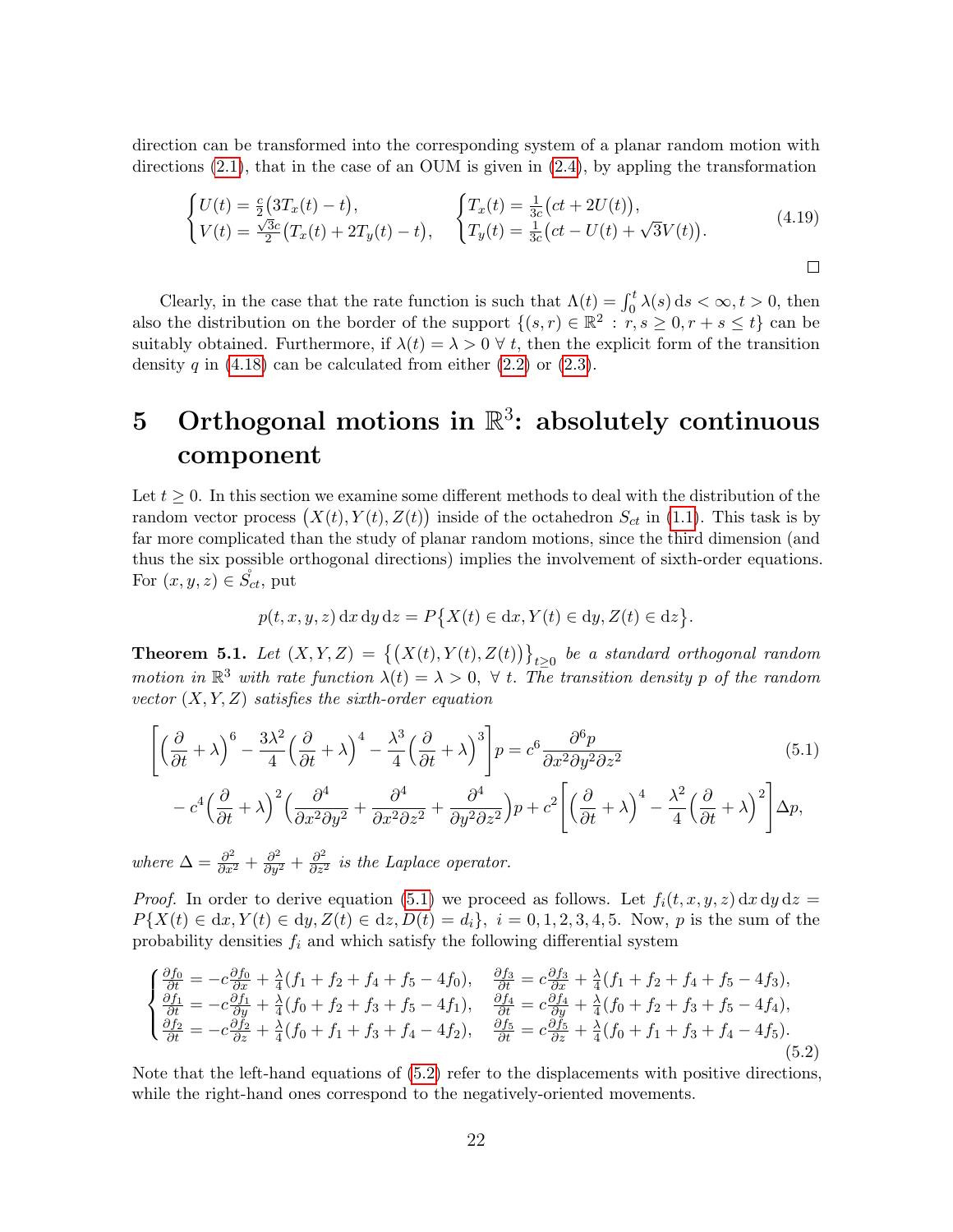The pairwise coincidence of the sums of functions  $f_i$  is due to the orthogonality and symmetry of motion. Now, by means of the transformation  $g_0 = f_0 + f_3$ ,  $h_0 = f_0 - f_3$ ,  $g_1 = f_1 + f_4$ ,  $h_1 =$  $f_1-f_4, g_2 = f_2+f_5, h_2 = f_2-f_5$ , system [\(5.2\)](#page-21-1) can be converted into a second-order differential system for the functions  $g_0, g_1, g_2$  only,

$$
\begin{cases}\n\frac{\partial^2 g_0}{\partial t^2} = c^2 \frac{\partial^2 g_0}{\partial x^2} - 2\lambda \frac{\partial g_0}{\partial t} + \frac{\lambda^2}{2} (-2g_0 + g_1 + g_2) + \frac{\lambda}{2} \frac{\partial}{\partial t} (g_1 + g_2),\n\frac{\partial^2 g_1}{\partial t^2} = c^2 \frac{\partial^2 g_1}{\partial y^2} - 2\lambda \frac{\partial g_1}{\partial t} + \frac{\lambda^2}{2} (g_0 - 2g_1 + g_2) + \frac{\lambda}{2} \frac{\partial}{\partial t} (g_0 + g_2),\n\frac{\partial^2 g_2}{\partial t^2} = c^2 \frac{\partial^2 g_2}{\partial z^2} - 2\lambda \frac{\partial g_2}{\partial t} + \frac{\lambda^2}{2} (g_0 + g_1 - 2g_2) + \frac{\lambda}{2} \frac{\partial}{\partial t} (g_0 + g_1).\n\end{cases} (5.3)
$$

We apply now a second transformation,  $p = g_0 + g_1 + g_2$ ,  $w_1 = g_0 + g_1 - g_2$ ,  $w_2 = g_0 - g_1 + g_2$ , and some calculation lead to

<span id="page-22-0"></span>
$$
\begin{cases}\n\frac{\partial^2 p}{\partial t^2} = \frac{c^2}{2} \left( \frac{\partial^2}{\partial x^2} + \frac{\partial^2}{\partial y^2} \right) p - \lambda \frac{\partial p}{\partial t} + \frac{c^2}{2} \left( \frac{\partial^2}{\partial x^2} (w_1 + w_2) - \frac{\partial^2 w_2}{\partial y^2} - \frac{\partial^2 w_1}{\partial z^2} \right), \\
\frac{\partial^2 w_1}{\partial t^2} = \frac{c^2}{2} \left( \frac{\partial^2}{\partial y^2} - \frac{\partial^2}{\partial z^2} \right) p + \left( \frac{\lambda^2}{2} + \frac{\lambda}{2} \frac{\partial}{\partial t} \right) p + \frac{c^2}{2} \left( \frac{\partial^2}{\partial x^2} (w_1 + w_2) - \frac{\partial^2 w_2}{\partial y^2} + \frac{\partial^2 w_1}{\partial z^2} \right) - \frac{5\lambda}{2} \frac{\partial w_1}{\partial t} - \frac{3\lambda^2}{2} w_1, \\
\frac{\partial^2 w_1}{\partial t^2} = -\frac{c^2}{2} \left( \frac{\partial^2}{\partial y^2} - \frac{\partial^2}{\partial z^2} \right) p + \left( \frac{\lambda^2}{2} + \frac{\lambda}{2} \frac{\partial}{\partial t} \right) p + \frac{c^2}{2} \left( \frac{\partial^2}{\partial x^2} (w_1 + w_2) + \frac{\partial^2 w_2}{\partial y^2} - \frac{\partial^2 w_1}{\partial z^2} \right) - \frac{5\lambda}{2} \frac{\partial w_2}{\partial t} - \frac{3\lambda^2}{2} w_2.\n\end{cases}
$$
\n(5.4)

Now, by deriving twice with respect to  $t$  the first equation of  $(5.4)$  and by suitably using the other two equations, with some effort, we arrive at the following fourth-order differential equation

$$
\frac{\partial^4 p}{\partial t^4} = -\frac{c^4}{2} \left( \frac{\partial^4}{\partial x^2 \partial y^2} + \frac{\partial^4}{\partial x^2 \partial z^2} + 2 \frac{\partial^4}{\partial y^2 \partial z^2} \right) p + c^2 \left( \frac{\partial^2}{\partial t^2} + \frac{3\lambda}{2} \frac{\partial}{\partial t} + \frac{\lambda^2}{2} \right) \Delta p \n- \left( \frac{\partial^2}{\partial t^2} + \lambda \frac{\partial}{\partial t} \right) \left( \frac{5\lambda}{2} \frac{\partial}{\partial t} + \frac{3}{2} \lambda^2 \right) p - \lambda \frac{\partial^3 p}{\partial t^3} + \frac{c^4}{2} \left( \frac{\partial^4}{\partial y^2 \partial z^2} (w_1 + w_2) - \frac{\partial^4 w_1}{\partial x^2 \partial y^2} - \frac{\partial^4 w_2}{\partial x^2 \partial z^2} \right),
$$
\n(5.5)

where still the auxiliary functions  $w_1, w_2$  appear.

<span id="page-22-2"></span><span id="page-22-1"></span>From the second and third equations of [\(5.4\)](#page-22-0) we obtain

$$
\frac{c^4}{2} \frac{\partial^4}{\partial y^2 \partial z^2} \frac{\partial^2}{\partial t^2} (w_1 + w_2) = \frac{c^4}{2} \frac{\partial^4}{\partial y^2 \partial z^2} \left[ \left( c^2 \frac{\partial^2}{\partial x^2} - \frac{5\lambda}{2} \frac{\partial}{\partial t} - \frac{3\lambda^2}{2} \right) (w_1 + w_2) + \left( \lambda^2 + \lambda \frac{\partial}{\partial t} \right) p \right],
$$
\n(5.6)

$$
-\frac{c^4}{2} \frac{\partial^4}{\partial x^2 \partial y^2} \frac{\partial^2}{\partial t^2} w_1 = \frac{c^4}{2} \frac{\partial^4}{\partial x^2 \partial y^2} \left[ -\frac{c^2}{2} \left( \frac{\partial^2}{\partial y^2} - \frac{\partial^2}{\partial z^2} \right) p - \frac{c^2}{2} \left( \frac{\partial^2}{\partial x^2} (w_1 + w_2) - \frac{\partial^2 w_2}{\partial y^2} + \frac{\partial^2 w_1}{\partial z^2} \right) + \frac{5\lambda}{2} \frac{\partial w_1}{\partial t} + \frac{3\lambda^2}{2} w_1 - \left( \frac{\lambda^2}{2} + \frac{\lambda}{2} \frac{\partial}{\partial t} \right) p \right],
$$
  

$$
-\frac{c^4}{2} \frac{\partial^4}{\partial x^2 \partial z^2} \frac{\partial^2}{\partial t^2} w_2 = \frac{c^4}{2} \frac{\partial^4}{\partial x^2 \partial z^2} \left[ \frac{c^2}{2} \left( \frac{\partial^2}{\partial y^2} - \frac{\partial^2}{\partial z^2} \right) p - \frac{c^2}{2} \left( \frac{\partial^2}{\partial x^2} (w_1 + w_2) + \frac{\partial^2 w_2}{\partial y^2} - \frac{\partial^2 w_1}{\partial z^2} \right) + \frac{5\lambda}{2} \frac{\partial w_2}{\partial t} + \frac{3\lambda^2}{2} w_2 - \left( \frac{\lambda^2}{2} + \frac{\lambda}{2} \frac{\partial}{\partial t} \right) p \right].
$$

We now explain how to express the derivatives of  $w_1$  and  $w_2$  in terms of derivatives of p only. By summing up equations in  $(5.6)$  and subsequently deriving twice with respect to  $t$ , we obtain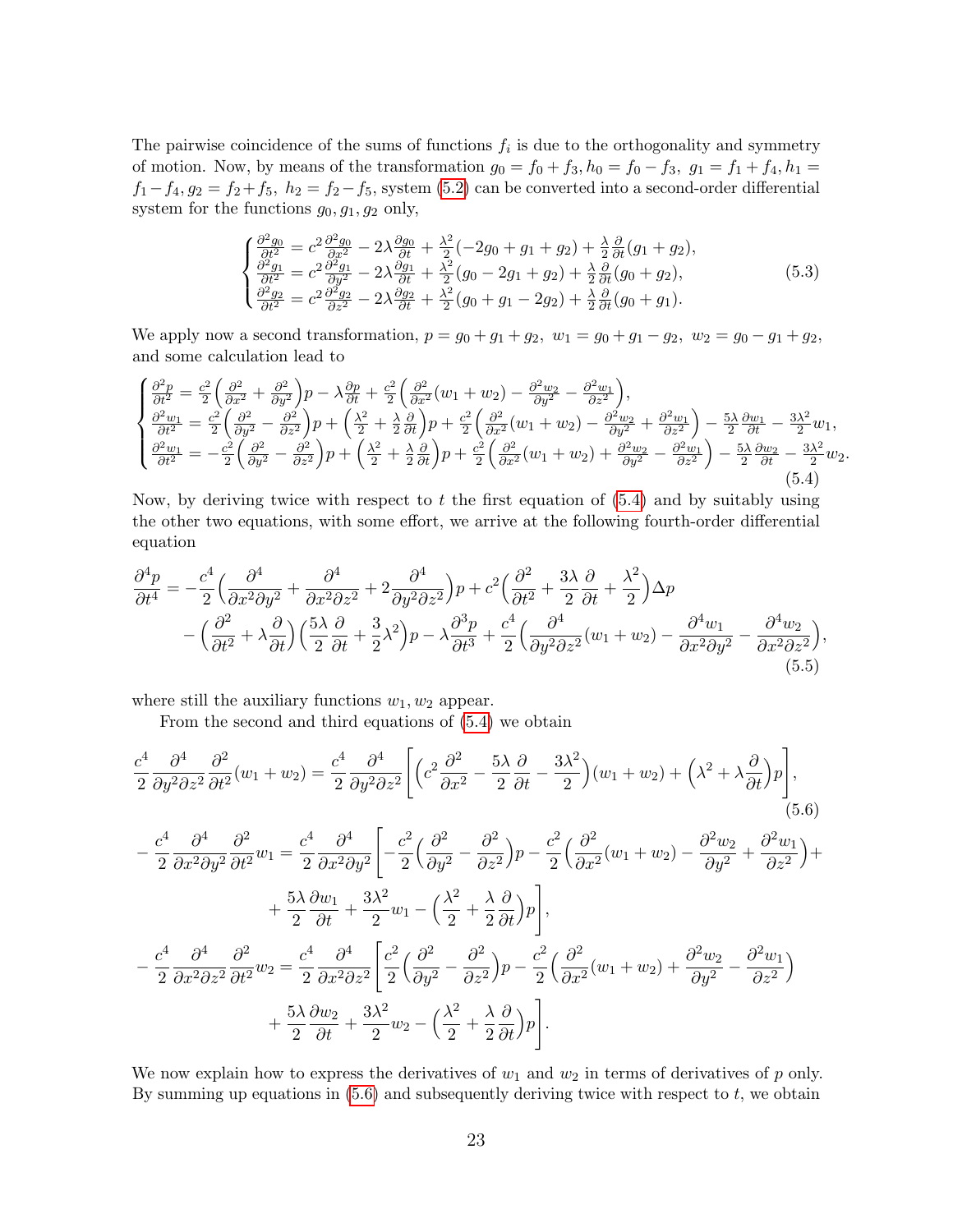a differential equation involving  $p, w_1$  and  $w_2$ . The terms concerning the functions  $w_1$  and  $w_2$ are the following ones

$$
A_1 = -\frac{c^4}{2^2} \left( 5\frac{\partial}{\partial t} + 3\lambda \right) \left( \frac{\partial^4}{\partial y^2 \partial z^2} (w_1 + w_2) - \frac{\partial^4 w_1}{\partial x^2 \partial y^2} - \frac{\partial^4 w_2}{\partial x^2 \partial z^2} \right)
$$
(5.7)

$$
A_2 = \frac{c^6}{2^2} \left( \frac{\partial^6}{\partial x^2 \partial y^2 \partial z^2} (w_1 + w_2) - \frac{\partial^6}{\partial x^4 \partial z^2} (w_1 + w_2) + \frac{\partial^6 w_1}{\partial x^4 \partial z^2} - \frac{\partial^6}{\partial x^4 \partial y^2} (w_1 + w_2) + \frac{\partial^6 w_2}{\partial x^4 \partial y^2} \right).
$$
\n(5.8)

The term  $A_1$  in [\(5.7\)](#page-23-0) can be easily expressed in terms of derivatives of function p only by means of equation [\(5.5\)](#page-22-2). On the other hand, the term  $A_2$  in [\(5.8\)](#page-23-1) can be written as

<span id="page-23-2"></span><span id="page-23-1"></span><span id="page-23-0"></span>
$$
A_2 = -\frac{c^6}{2^2} \left( \frac{\partial^4}{\partial x^2 \partial y^2} + \frac{\partial^4}{\partial x^2 \partial z^2} \right) \left( \frac{\partial^2}{\partial x^2} (w_1 + w_2) - \frac{\partial^2 w_2}{\partial y^2} - \frac{\partial^2 w_1}{\partial z^2} \right)
$$

which easily turns into an expression of  $p$  only by using the first equation of system  $(5.4)$ .

Now, with the above observations at hand, with suitable manipulations, we obtain the useful relationship

$$
\frac{c^4}{2} \left( \frac{\partial^6}{\partial t^2 \partial y^2 \partial z^2} (w_1 + w_2) - \frac{\partial^6 w_1}{\partial t^2 \partial x^2 \partial y^2} - \frac{\partial^6 w_2}{\partial t^2 \partial x^2 \partial z^2} \right) \tag{5.9}
$$
\n
$$
= c^6 \frac{\partial^6 p}{\partial x^2 \partial y^2 \partial z^2} - \frac{c^4}{2} \left( \frac{\partial^2}{\partial t^2} + 4\lambda \frac{\partial}{\partial t} + 2\lambda^2 \right) \left( \frac{\partial^4}{\partial x^2 \partial y^2} + \frac{\partial^4}{\partial x^2 \partial z^2} + \frac{\partial^4}{\partial y^2 \partial z^2} \right) p + \frac{c^4}{2} \frac{\partial^6 p}{\partial t^2 \partial y^2 \partial z^2} - \left( \frac{5\lambda}{2} \frac{\partial}{\partial t} + \frac{3}{2} \lambda^2 \right) \left[ \frac{\partial^4}{\partial t^4} + \lambda \frac{\partial^3}{\partial t^3} - \frac{c^2}{2} \left( 2 \frac{\partial^2}{\partial t^2} + 3\lambda \frac{\partial}{\partial t} + \lambda^2 \right) \Delta + \left( \frac{\partial^2}{\partial t^2} + \lambda \frac{\partial}{\partial t} \right) \left( \frac{5\lambda}{2} \frac{\partial}{\partial t} + \frac{3}{2} \lambda^2 \right) \right] p.
$$

Finally, by deriving [\(5.5\)](#page-22-2) twice with respect to t and by using [\(5.9\)](#page-23-2) we achieve the sixth-order differential equation [\(5.1\)](#page-21-0).  $\Box$ 

Note that under the so called Kac's conditions,  $\lambda, c \rightarrow \infty$  such that  $\lambda/c^2 \rightarrow 1$ , equation [\(5.1\)](#page-21-0) converges to the space heat equation  $\frac{\partial p}{\partial t} = \frac{\Delta p}{3}$  $\frac{\Delta p}{3}$  and the OSM converges in distribution to a three-dimensional Brownian motion (this can be equivalently observed in the case of an OUM).

Remark 5.1. Equation [\(5.1\)](#page-21-0) can be substantially simplified by means of the transformation  $p(t, x, y, z) = e^{-\lambda t} q(t, x, y, z)$ . We obtain that q satisfies

$$
\frac{3\lambda^2}{4}\frac{\partial^2}{\partial t^2}\Big(\frac{\partial^2}{\partial t^2} + \frac{\lambda}{3}\frac{\partial}{\partial t} - \frac{c^2}{3}\Delta\Big)q = \left(\frac{\partial^2}{\partial t^2} - c^2\frac{\partial^2}{\partial x^2}\right)\left(\frac{\partial^2}{\partial t^2} - c^2\frac{\partial^2}{\partial y^2}\right)\left(\frac{\partial^2}{\partial t^2} - c^2\frac{\partial^2}{\partial z^2}\right)q.\tag{5.10}
$$

where in the right-hand side the product of D'Alembert operators appears.

It is of interest to compare the above results with those of the planar case. The equation governing the transition probability  $p(t, x, y)$  of an orthogonal standard motion with constant rate function  $\lambda(t) = \lambda > 0, t > 0$ , satisfies the fourth-order differential equation

<span id="page-23-4"></span><span id="page-23-3"></span>
$$
\left(\frac{\partial}{\partial t} + \lambda^2\right) \left[ \frac{\partial^2}{\partial t^2} + 2\lambda \frac{\partial}{\partial t} - c^2 \left( \frac{\partial^2}{\partial x^2} + \frac{\partial^2}{\partial y^2} \right) \right] p + c^4 \frac{\partial^4 p}{\partial x^2 \partial y^2} = 0.
$$
 (5.11)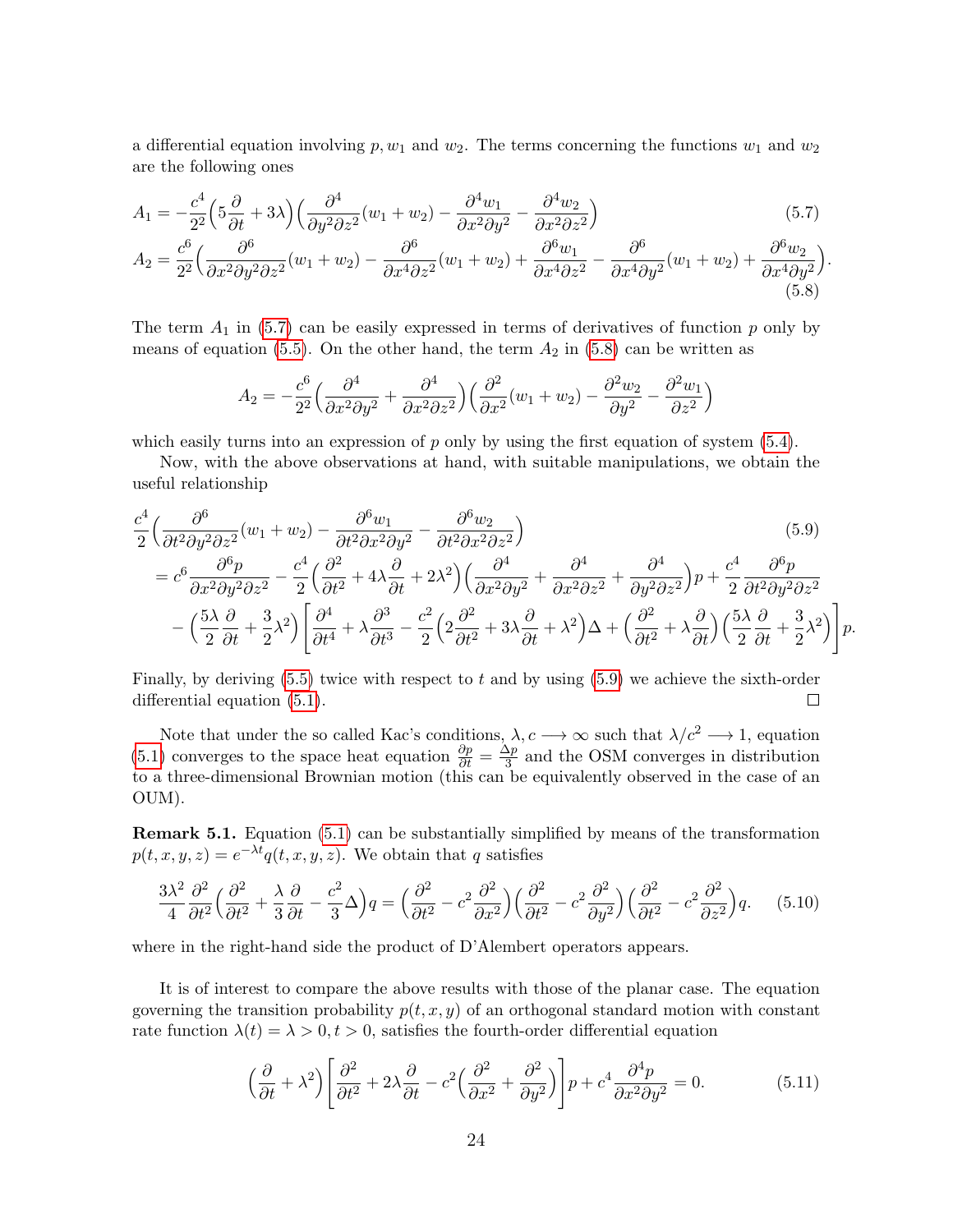By means of the exponential transformation  $p(t, x, y) = e^{-\lambda t} q(t, x, y)$  equation [\(5.11\)](#page-23-3) reduces to

<span id="page-24-8"></span>
$$
\left(\frac{\partial^2}{\partial t^2} - c^2 \frac{\partial^2}{\partial x^2}\right) \left(\frac{\partial^2}{\partial t^2} - c^2 \frac{\partial^2}{\partial y^2}\right) q = \lambda^2 \frac{\partial^2 q}{\partial t^2}
$$
\n(5.12)

By comparing [\(5.1\)](#page-23-3) with [\(5.10\)](#page-23-4) we note that the increase of dimension, or more precisely the assumption that the motion can move along two additional directions in the third dimension, implies a further D'Alembert operator (involving the coordinate of the third dimension,  $z$ ) while the time derivatives involve a telegraph-type operator.

The joint probability distribution of both the OSM and the OUM can be expressed by means of the following integral representation,

$$
p(t, x, y, z) dx dy dz = \int_{\frac{|x|}{c}}^{t - \frac{|y| + |z|}{c}} \int_{\frac{|y|}{c}}^{t - t_x - \frac{|z|}{c}} P\{T_x \in dt_x, T_y(t) \in dt_y\}
$$
(5.13)

$$
\times P\{X(t) \in dx \mid T_x(t) = t_x\} P\{Y(t) \in dy \mid T_y(t) = t_y\} P\{Z(t) \in dz \mid T_z(t) = t - t_x - t_y\}.
$$

We point out that the first factor in the integral is treated in Theorem [4.2.](#page-20-1) It is important to observe that we can split the joint probability of  $X(t), Y(t), Z(t)$ , conditioned over the three times  $T_x(t)$ ,  $T_y(t)$  and  $T_z(t)$  as showed above because the homogeneous Poisson process N has independent waiting times. Furthermore, from the symmetry of the orthogonal motion (both OSM and OUM), for  $0 \le s \le t$ ,  $X(t)$ , with respect to the measure  $P\{\cdot |T_x(t) = s\}$ , is equal in distribution to  $Y(t)$  with respect to the measure  $P\{\cdot | T_{\nu}(t) = s\}$  and similarly with  $Z(t)$ . Finally, these conditional distributions in [\(5.13\)](#page-24-8), in the case of an OUM, would immediately follow from the joint distribution governed by equation [\(4.7\)](#page-16-2) and probability [\(4.4\)](#page-16-0). Unfortunately, as previously explained, we have not been able to obtain an explicit form for the first probability.

## References

- <span id="page-24-2"></span>[1] Brooks, E.A. (1999), Probabilistic methods for linear reaction-hyperbolic system with constant coefficients, The Annals of Applied Probability 9, 719–731.
- <span id="page-24-7"></span>[2] Cinque, F. (2022), A note on the conditional probabilities of the telegraph process, Statistics and Probability Letters 185, 109431.
- <span id="page-24-6"></span>[3] Cinque, F., Orsingher, E. (2021), On the exact distribution of the maximum of the asymmetric telegraph process, Stochastic Processes and their Applications 142, 601–633.
- <span id="page-24-4"></span>[4] Cinque, F., Orsingher, E., Stochastic dynamics of generalized planar random motions with orthogonal directions, Preprint (2021) [arXiv:2108.10027.](http://arxiv.org/abs/2108.10027)
- <span id="page-24-1"></span>[5] Di Crescenzo, A. (2002), Exact transient analysis of a planar motion with three directions, Stochastics and Stochastics Reports 72(3-4), 175–189.
- <span id="page-24-0"></span>[6] Goldstein, S. (1951), On diffiusion by discontinuous movements and the telegraph equation, Quart. J. Mech. Appl. Math. 4, 129–156.
- <span id="page-24-5"></span>[7] Gradshteyn, I.S. and Ryzhik, I.M. (1980), Tables of Integrals, Series and Products. Academic Press, New York.
- <span id="page-24-3"></span>[8] Grosjean, C.C. (1953), Solution of the non-isotropic random flight problem in the k-dimensional space, Physica 19, 1–12, 29–45.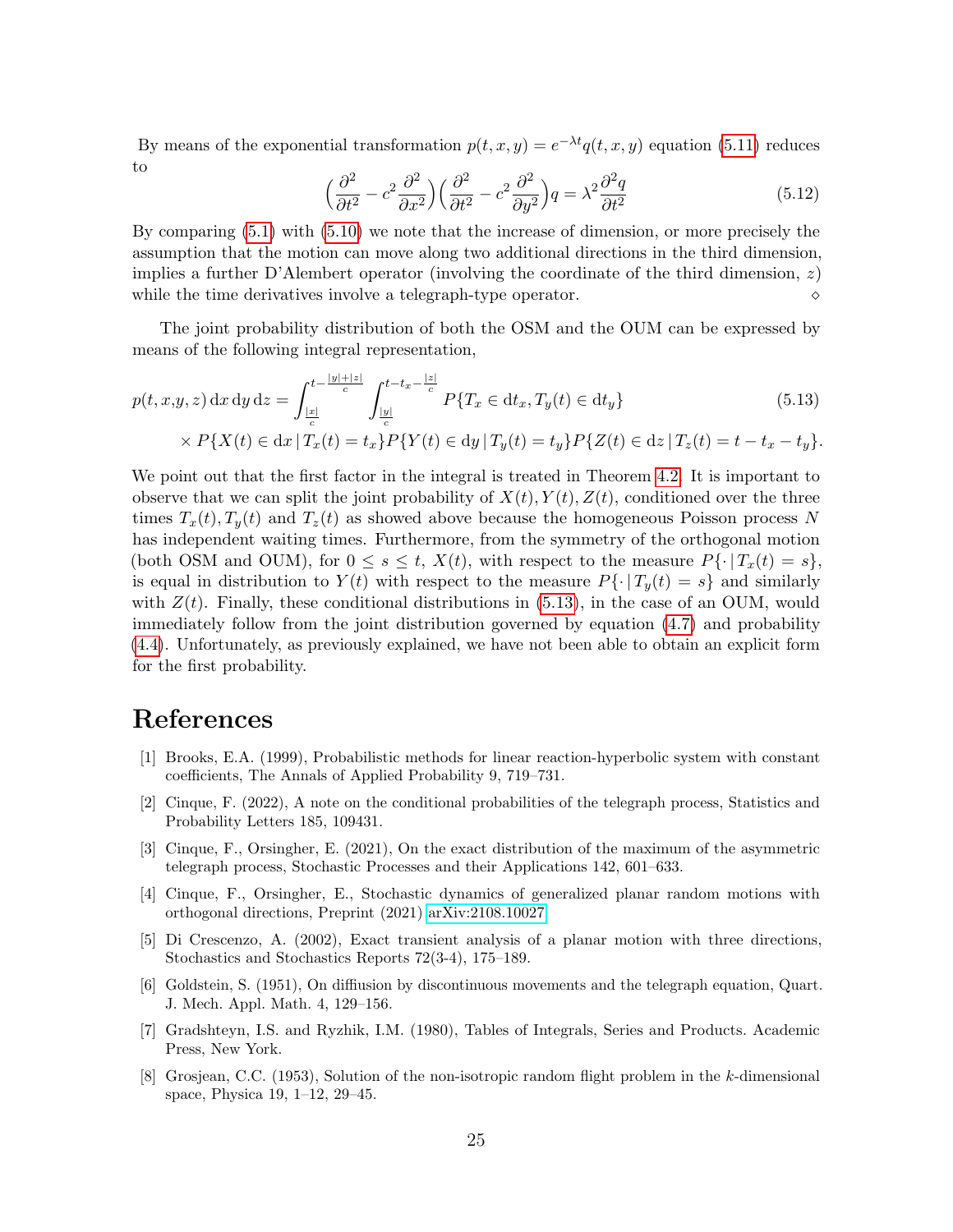- <span id="page-25-14"></span>[9] Hartmann, A.K., Majumdar, S.N., Schawe, H., Schehr, G. (2020), The convex hull of the run-andtumble particle in a plane, J. Stat. Mech. 053401.
- <span id="page-25-9"></span>[10] Kolesnik, A.D. (2018), Slow diffusion by Markovian random flights, Theory of Stochastic Processes  $15(1), 33-39.$
- <span id="page-25-6"></span>[11] Kolesnik, A.D., Orsingher, E. (2005), A planar random motion with an infinite number of directions controlled by the damped wave equation, Journal of Applied Probability 42(4), 1168–1182.
- <span id="page-25-4"></span>[12] Kolesnik, A.D., Turbin, A.F. (1998), The equation of symmetric Markovian random evolution in a plane, Stochastic Processes and their Applications 75, 67–87.
- <span id="page-25-3"></span>[13] Lachal, A. (2006), Cyclic random motions in  $\mathbb{R}^d$ -space with n directions, ESAIM: Probability and Statistics 10, 277–316.
- <span id="page-25-2"></span>[14] Lachal, A., Leorato, S., Orsingher, E. (2006), Minimal cyclic random motion in  $R<sup>n</sup>$  and hyper-Bessel functions, Annales de l'I.H.P. Probabilités et statistiques 42 (6), 753–772.
- <span id="page-25-18"></span>[15] Leorato, S., Orsingher, E. (2004), Bose-Einstein-type statistics, order statistics and planar random motions with three directions, Adv. Appl. Prob. 36, 937–970.
- <span id="page-25-19"></span>[16] Lopez, O., Ratanov, N. (2014), On the asymmetric telegraph processes, J. Appl. Prob. 51, 569–589.
- <span id="page-25-16"></span>[17] Masoliver, J., Lindenberg, K. (2020), Two-dimensional telegraphic processes and their fractional generalizations, physical review E 101(1), 012137.
- <span id="page-25-17"></span>[18] Masoliver, J. (2021), Telegraphic transport processes and their fractional generalization: a review and some extensions, Entropy 23(3), 364.
- <span id="page-25-15"></span>[19] Mori, F., Le Doussal, P., Majumdar, S.N., Schehr, G. (2020), Universal Properties of a Run-and-Tumble Particle in Arbitrary Dimension, Phys. Rev. E 102, 042133.
- <span id="page-25-5"></span>[20] Orsingher, E. (1990), Probability law, flow function, maximum distribution of wave-governed random motions and their connections with Kirchoff's laws, Stochastic Processes and their Applications 34(1), 49–66.
- <span id="page-25-11"></span>[21] Orsingher, E. (2000), Exact joint distribution in a model of planar random motion, Stochastics and Stochastics Reports 69, 1–10.
- <span id="page-25-1"></span>[22] Orsingher, E. (2002), Bessel functions of third order and the distribution of cyclic planar random motion with three directions, Stochastics and Stochastics Reports 74, 617–631.
- <span id="page-25-7"></span>[23] Orsingher, E., De Gregorio, A. (2007), Random flights in higher spaces, Jour. Theor. Probab. 20, 769–806.
- <span id="page-25-12"></span>[24] Orsingher, E., Garra, R., Zeifman, A.I. (2020), Cyclic random motions with orthogonal directions, Markov Processes Relat. Fields 26, 381–402.
- <span id="page-25-10"></span>[25] Orsingher, E., Kolesnik, A.D. (1996), Exact distribution for a planar random motion model, controlled by a fourth-order hyperbolic equation, Theory of Probability and its Applications 41, 379–386.
- <span id="page-25-13"></span>[26] Paoluzzi, M., Di Leonardo, R., Angelani, L. (2014), Run-and-tumble particles in speckle fields, J Phys Condens Matter 26(37), 375101.
- <span id="page-25-0"></span>[27] Pearson, F.R.S. (1906), A mathematical theory of random migration, Mathematical Contributions to the Theory of Evolution. XV.
- <span id="page-25-8"></span>[28] Pogorui, A. (2012), Evolution in multidimensional spaces, Random Oper. Stoch. Equ. 20, 119–126.
- [29] Pogorui, A. Rodríguez-Dagnino, R., (2011), Isotropic random motion at finite speed with K-Erlang distributed direction alternations, Journal of Statistical Physics 145, 102–112.